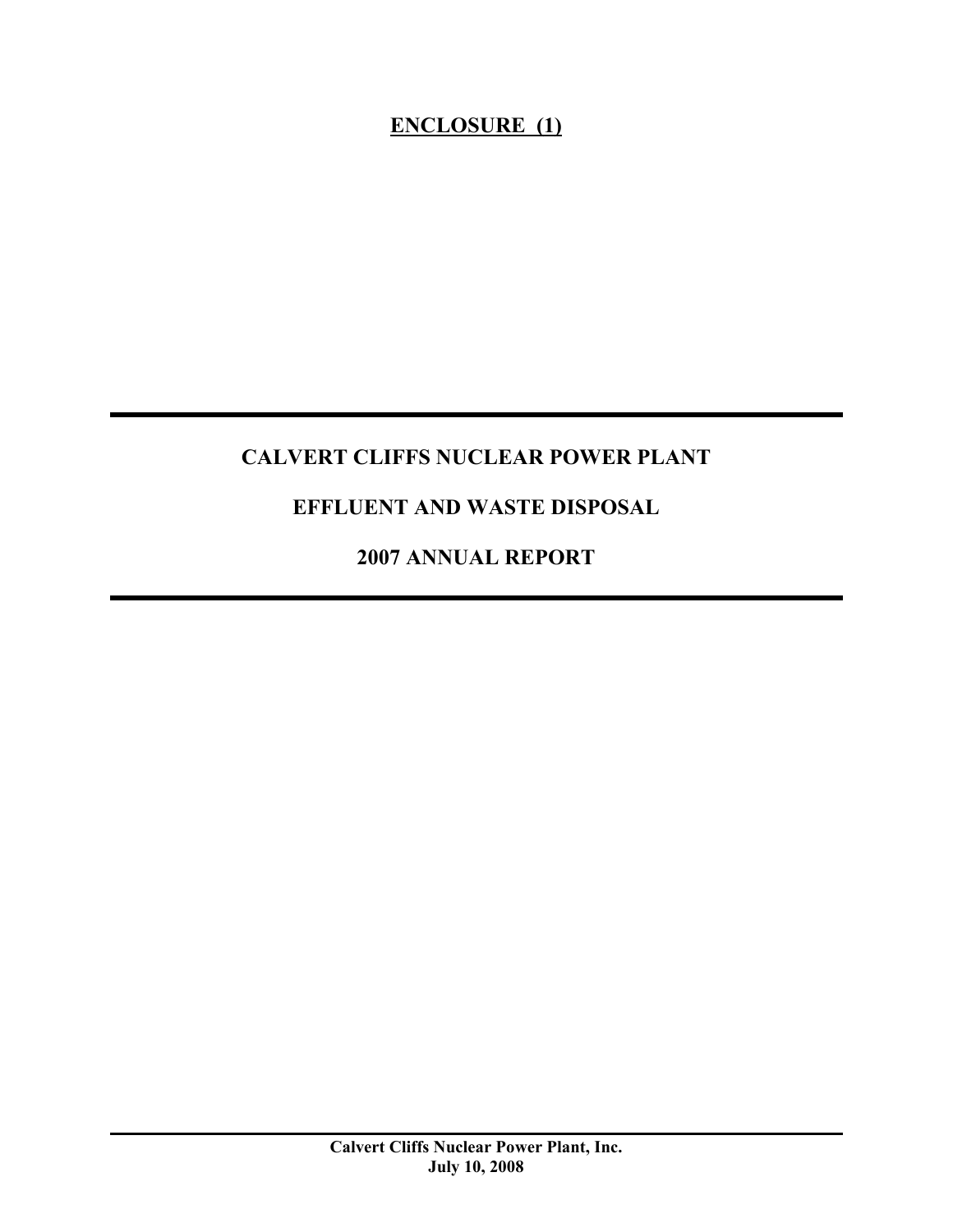Facility - Calvert Cliffs Nuclear Power Plant

Licensee – Calvert Cliffs Nuclear Power Plant, Inc.

### **I. REGULATORY LIMITS**

### A. Fission and Activation Gases

- 1. The instantaneous release rate of noble gases in gaseous effluents shall not result in a site boundary dose rate greater than 500 mRem/year to the whole body or greater than 3000 mRem/year to the skin [Offsite Dose Calculation Manual (ODCM) 3.11.2.1].
- 2. Gaseous Radwaste Treatment System and the Ventilation Exhaust Treatment System shall be used to reduce gaseous emissions when the calculated gamma-air dose due to gaseous effluents exceeds 1.20 mRad or the calculated beta-air dose due to gaseous effluents exceeds 2.4 mRad at the site boundary in a 92 day period (ODCM 3.11.2.4).
- 3. The air dose at the site boundary due to noble gases released in gaseous effluents shall not exceed (ODCM 3.11.2.2):

10 mRad/qtr, gamma-air 20 mRad/qtr, beta-air 20 mRad/year, gamma-air 40 mRad/year, beta-air

- 4. All of the above parameters are calculated according to the methodology specified in the ODCM.
- B. Iodines and Particulates with Half Lives Greater than Eight Days
	- 1. The instantaneous release rate of iodines and particulates in gaseous effluents shall not result in a site boundary dose-rate in excess of 1500 mRem/year to any organ (ODCM 3.11.2.1).
	- 2. The Gaseous Radwaste Treatment System and the Ventilation Exhaust Treatment System shall be used to reduce radioactive materials in gaseous effluents when calculated doses exceed 1.8 mRem to any organ in a 92 day period at or beyond the site boundary (ODCM 3.11.2.4).
	- 3. The dose to a member of the public at or beyond the site boundary from iodine-131 and particulates with half lives greater than eight days in gaseous effluents shall not exceed (ODCM 3.11.2.3):

15 mRem/qtr, any organ 30 mRem/year, any organ less than 0.1% of the above limits as a result of burning contaminated oil.

4. All of the above parameters are calculated according to the methodology specified in the ODCM.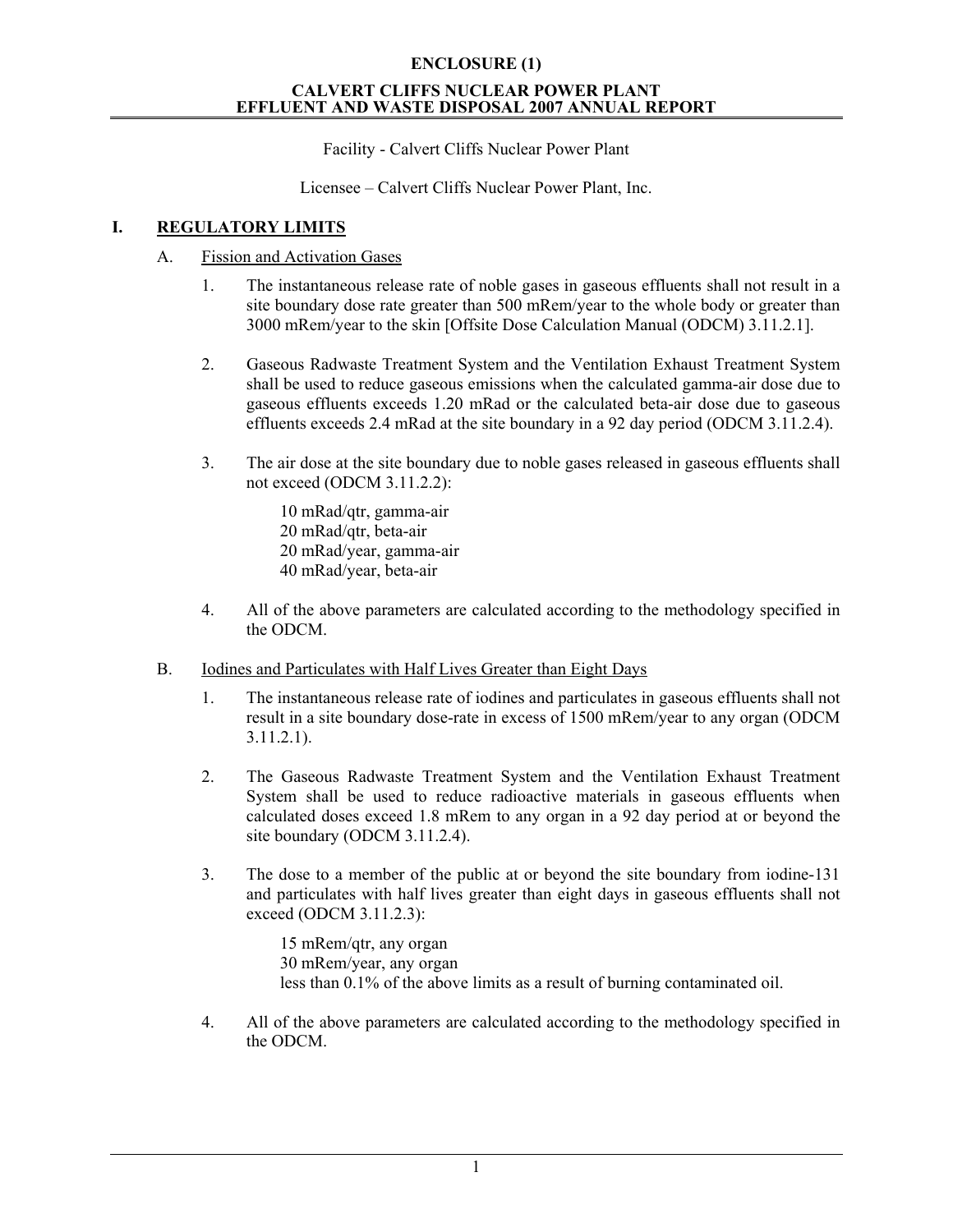### C. Liquid Effluents

- 1. The concentrations of radionuclides in liquid effluents from the plant shall not exceed the values specified in 10 CFR Part 20, Appendix B, Table II, Column 2 for unrestricted areas (ODCM 3.11.1.1).
- 2. The liquid radwaste treatment system shall be used to reduce the concentration of radionuclides in liquid effluents from the plant when the calculated dose to unrestricted areas exceeds 0.36 mRem to the whole body, or 1.20 mRem to any organ in a 92 day period (ODCM 3.11.1.3).
- 3. The dose to a member of the public in unrestricted areas shall not exceed (ODCM 3.11.1.2):

 3 mRem/qtr, total body 10 mRem/qtr, any organ 6 mRem/year, total body 20 mRem/year, any organ

4. All of the liquid dose parameters are calculated according to the methodology specified in the ODCM.

### **II. MAXIMUM PERMISSIBLE CONCENTRATIONS**

A. Fission and Activation Gases

Prior to the batch release of gaseous effluents, a sample of the source is collected and analyzed by gamma spectroscopy for the principal gamma emitting radionuclides. The identified radionuclide concentrations are evaluated and an acceptable release rate is determined to ensure that the dose rate limits of ODCM 3.11.2.1 are not exceeded.

B. Iodines and Particulates with Half Lives Greater than Eight Days

Compliance with the dose rate limitations for iodines and particulates is demonstrated by analysis of the charcoal and particulate samples of the station main vents. The charcoal samples are analyzed by gamma spectroscopy for quantification of radioiodine. The particulate samples are analyzed by gamma spectroscopy for quantification of particulate radioactive material. All of the above parameters are calculated according to the methodology specified in the ODCM.

C. Liquid Effluents

The Maximum Permissible Concentrations (MPCs) used for radioactive materials released in liquid effluents are in accordance with ODCM 3.11.1.1 and the values from 10 CFR Part 20, Appendix B, Table II, Column 2 including applicable table notes. In all cases, the more restrictive (lower) MPC found for each radionuclide is used regardless of solubility.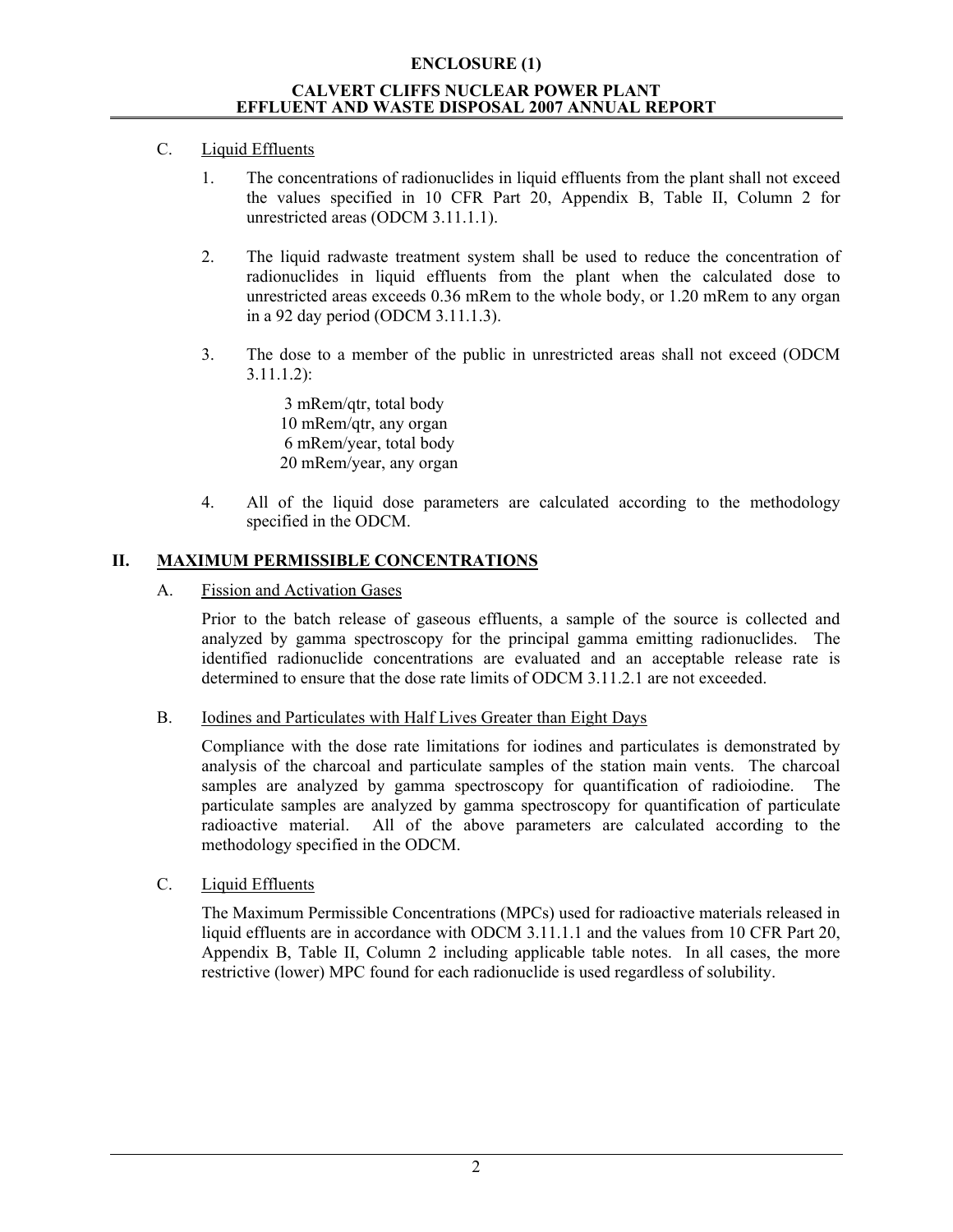### **III. TECHNICAL SPECIFICATION REPORTING REQUIREMENTS**

### A. Calvert Cliffs Nuclear Power Plant (CCNPP), Technical Specification 5.6.3

### 1. 2007 Dose Assessment Summary

|                                               | Actual | Percent of        | <b>ODCM</b> |
|-----------------------------------------------|--------|-------------------|-------------|
|                                               | Value  | <b>ODCM</b> limit | Limit       |
| Liquid Waste:                                 |        |                   |             |
| Maximum Annual Organ Dose (mRem) <sup>1</sup> | 0.0031 | $0.02\%$          | 20          |
| Maximum Whole Body Dose (mRem)                | 0.0012 | 0.02%             | 6           |
| Gaseous Waste:<br>Noble Gases:                |        |                   |             |
| Maximum Quarterly Gamma Air Dose (mRad)       | 0.007  | $0.07\%$          | 10          |
| Maximum Quarterly Beta Air Dose (mRad)        | 0.004  | 0.18%             | 20          |
| Iodines and Particulates:                     |        |                   |             |
| Maximum Annual Organ Dose (mRem) <sup>2</sup> | 0.13   | 0.45%             | 30          |

1 The controlling pathway was the fish and shellfish pathway with adult as the controlling age group and the GI-LLI representing the organ with the highest calculated dose during the calendar year of 2007.

2 The controlling pathway was the child-thyroid pathway representing the organ with the highest calculated dose during the calendar year of 2007. There is currently no milk pathway.

### 2. 40 CFR 190 Total Dose Compliance

Based upon the calendar year 2007 and the ODCM calculations, the maximum exposed individual would receive 0.5% of the allowable dose. During the calendar year 2007, there were no on-site sources of direct radiation that would have contributed to a significant or measurable off-site dose. The direct radiation contribution is measured by both on-site and off-site thermoluminescent dosimeters (TLDs). The results of these measurements did not indicate any statistical increase in the off-site radiation doses attributable to on-site sources. Therefore, no increase in the calculated offsite dose is attributed to the direct exposure from on-site sources. A more detailed evaluation may be found in the Annual Radiological Environmental Operating Report.

3. Solid Waste Report Requirements

During 2007, the types of radioactive solid waste shipped from Calvert Cliffs were dry compressible waste, spent resins, irradiated components, and cartridge filters which were shipped in either High Integrity Containers (HICs) within NRC approved casks, Sea/Land containers, or steel boxes. Appendix A provides a detailed breakdown of the waste shipments for 2007 per Technical Specification 5.6.3. At CCNPP, methods of waste and materials segregation are used to reduce the volume of solid waste shipped offsite for processing, volume reduction, and burial.

4. Offsite Dose Calculation Manual (ODCM) and Process Control Program (PCP) Changes

The ODCM was not revised during calendar year 2007. The PCP was not revised in 2007.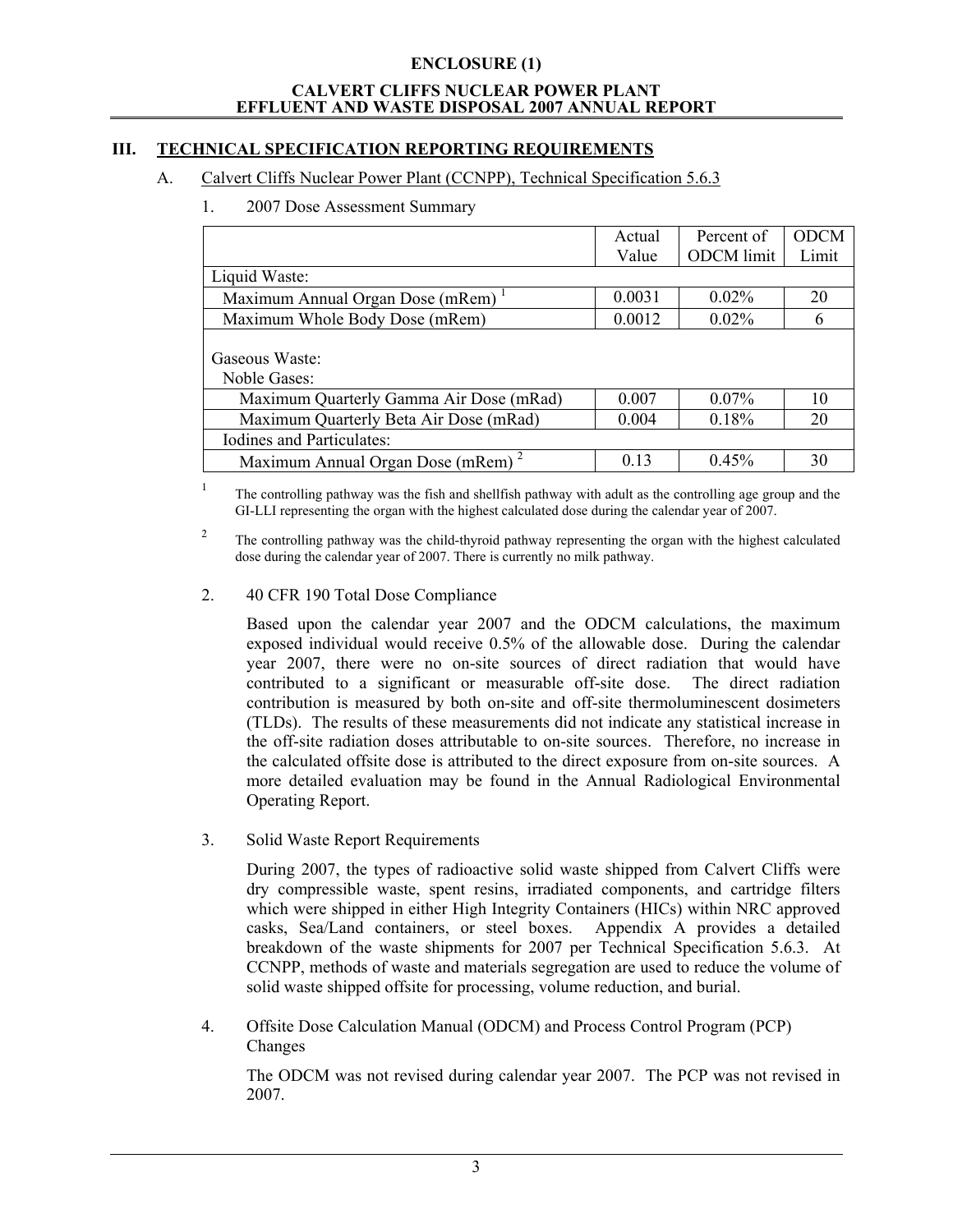### B. Radioactive Effluent Monitoring Instrumentation

In 2007, the minimum channels operable requirement for the Unit-1 steam generator blowdown radiation monitor was not satisfied for greater than 30 days. Per ODCM 3.3.3.10, Radioactive Liquid Effluents, Action b:

*"with less than the minimum number of radioactive liquid effluent monitoring instrumentation channels operable, take the action shown in Table 3.3-13. Exert best efforts to return the instruments to operable status within 30 days and, if unsuccessful, explain in the next Annual Radioactive Effluent Release Report why the inoperability was not corrected in a timely manner."* 

There are two radiation monitors on the Unit-1 steam generator blowdown line: 1-RE-4014 and 1-RE-4095. The ODCM requires that one channel remain operable. Contrary to the ODCM requirements, both 1-RE-4014 and 1-RE-4095 were inoperable from 1-Jan-2007 through 10-Aug-2007 at 16:45. The provisions of Action 29 (ODCM Table 3.3-13) were implemented. Those actions required:

*"with the number of channels operable less than required by the minimum channels operable requirement, effluent releases via this pathway may continue provided grab samples are analyzed for gross radioactivity (beta or gamma) at the lower limit of detection defined in Table 4.11-1 at least every 48 hours when the specific activity of the secondary coolant is less than or equal to 0.01 microcuries/gram dose equivalent I-131."* 

Chemistry sampling was discontinued when one steam generator blowdown radiation monitor (1-RI-4095) was returned to service on 10-Aug-2007. 1-RE-4014 remained out of service for all calendar year 2007. The Unit-1 radiation monitors were out of service due to an unavailability of spare parts.

### C. Independent Spent Fuel Storage Installation (ISFSI), ISFSI Technical Specification 6.1

Four (4) casks of spent fuel were transferred to the ISFSI during 2007. No quantity of radionuclides was released to the environment during the ISFSI operation in 2007. Additional information regarding the ISFSI radiological environmental monitoring program is included in the Annual Radiological Environmental Operation Report.

### **IV. AVERAGE ENERGY**

Not Applicable.

### **V. MEASUREMENTS AND APPROXIMATIONS AND TOTAL RADIOACTIVITY**

- A. Fission and Activation Gases
	- 1. Batch Releases

Prior to each batch release of gas from a pressurized waste gas decay tank or containment, a sample is collected and analyzed by gamma spectroscopy using a germanium detector for the principal gamma emitting noble gas radionuclides. The total activity released is based on the pressure/volume relationship (gas laws). The Plant Vent Stack Radiation Monitor typically monitors containment releases, and the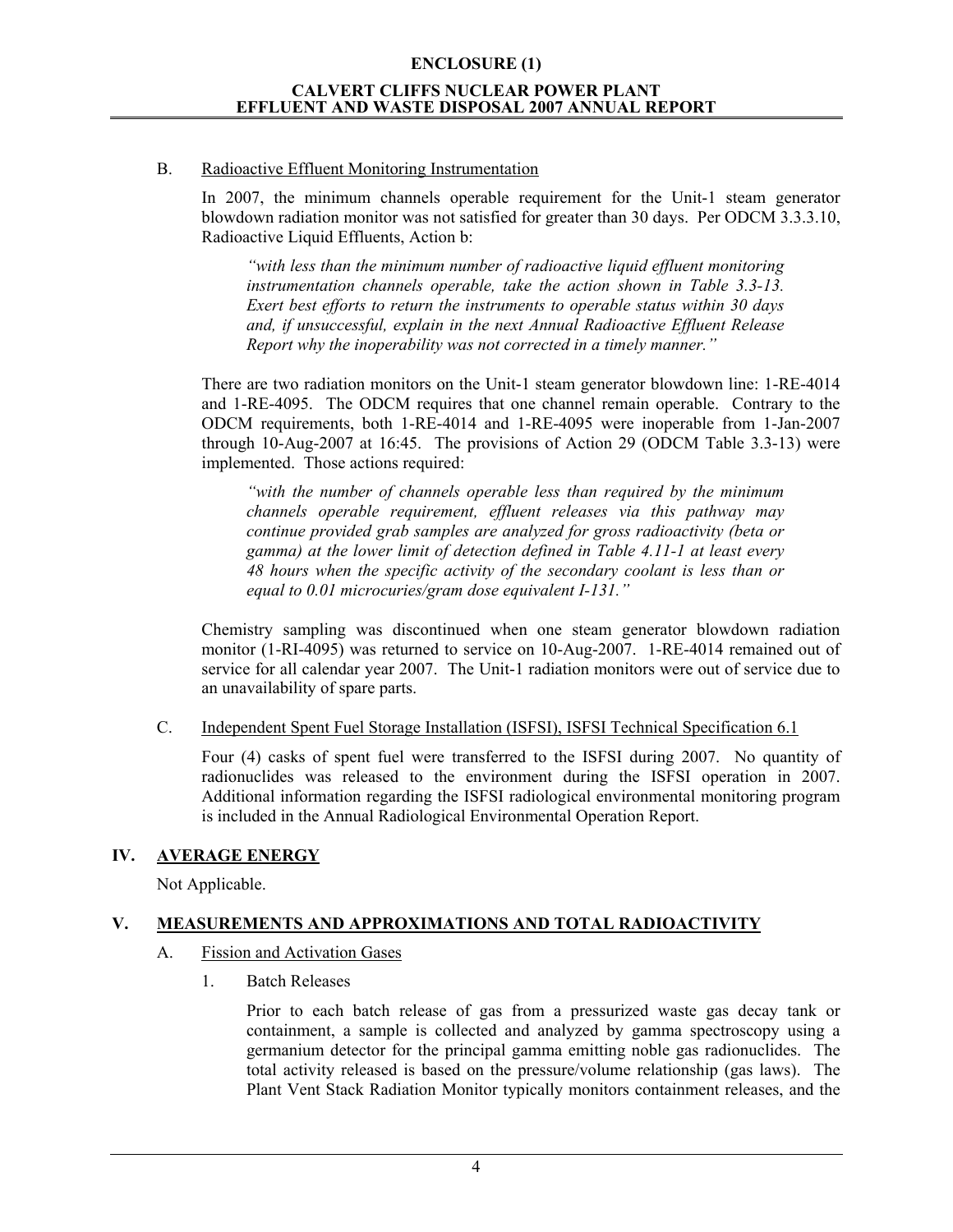### **ENCLOSURE (1) CALVERT CLIFFS NUCLEAR POWER PLANT**

### **EFFLUENT AND WASTE DISPOSAL 2007 ANNUAL REPORT**

values from the radiation monitor may be used to assist in the calculation of activity discharged from containment during venting.

2. Continuous Releases

A gas sample is collected at least weekly from the main vents and analyzed by gamma spectroscopy using a germanium detector for the principal gamma emitting noble gas radionuclides. The total activity released for the week is based on the total sample activity decay corrected to the sample time multiplied by the main vent flow for the week. The Plant Vent Stack Radiation Monitor continuously measures routine plant vent stack releases, per design, and the values from the radiation monitor may be used to assist in the calculation of activity discharged in routine plant vent stack discharges.

Prior to and after each containment purge, a gas sample is collected and analyzed by gamma spectroscopy using a germanium detector to determine the concentration of principal gamma emitting noble gas radionuclides inside containment. The total activity released is based on containment volume and purge rate. Alternatively, total activity released during a containment purge is based on continuous radiation monitor responses, grab samples, and purge fan flow rate.

A monthly composite sample is collected from the main vents and analyzed by liquid scintillation for tritium. The total tritium release for the month is based on the sample analysis and the main vent flow.

### B. Iodine and Particulates

1. Batch Releases

The total activities of radioiodines and particulates released from pressurized waste gas decay tanks, containment purges, and containment vents are accounted for by the continuous samplers on the main vent.

2. Continuous Releases

During the release of gas from the main vents, samples of iodines and particulates are collected using a charcoal and particulate filter, respectively. The filters are removed weekly (or more often) and are analyzed by gamma spectroscopy using a germanium detector for significant gamma emitting radionuclides. The total activity released for the week is based on the total sample activity decay corrected to the midpoint of the sample period multiplied by the main vent flow for the week. A plate-out correction factor is applied to the results to account for the amount of iodine lost in the sample lines prior to sample collection. The weekly particulate filters are then combined to form monthly and quarterly composites for the gross alpha and strontium-89 and strontium-90 analyses.

Fuel failures in 2007 continued to cause iodine releases to be elevated relative to historical average values. Analyses on main vent filters indicated the presence of gross alpha activity in 2007. Alpha activity was detected in June and July on Unit 1, and was also detected in March and April on Unit 2. Although these values were reported, it is strongly suspected these results are related to naturally occurring radon, thoron, and their progeny. In future years, alpha spectroscopy may be used on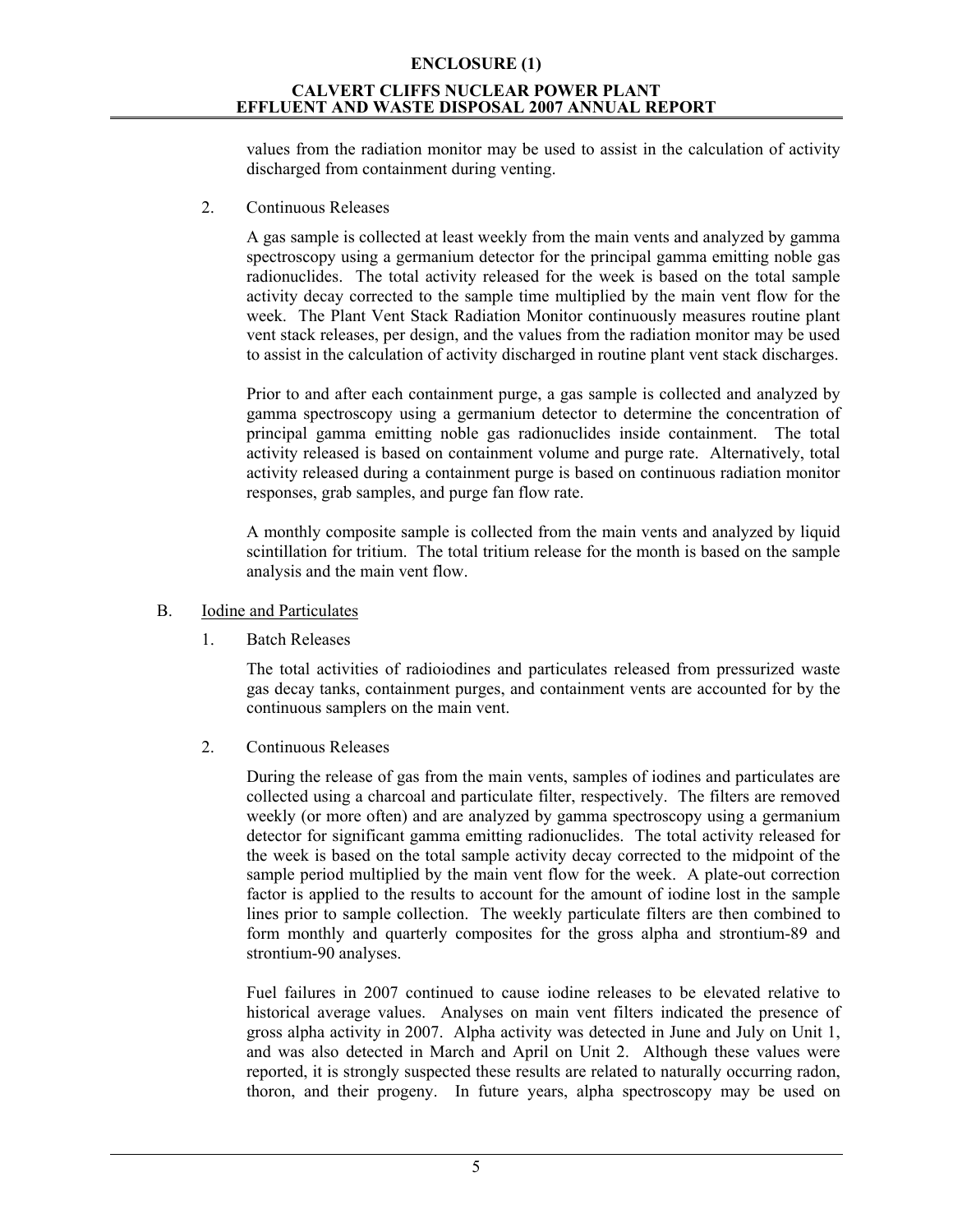samples indicating positive gross alpha activity to distinguish naturally occurring radioactive material from plant related radioactive material.

### C. Liquid Effluents

1. Batch Releases

Prior to the release of liquid from a waste tank, a sample is collected and analyzed by gamma spectroscopy for the principal gamma emitting radionuclides. To demonstrate compliance with the concentration requirements addressed in Section I.C.1 above, the measured radionuclide concentrations are compared with the allowable MPCs; dilution in the discharge conduit is considered, and an allowable release rate is verified.

The total activity released in each batch is determined by multiplying the volume released by the concentration of each radionuclide. The actual volume released is based on the difference in tank levels prior to and after the release. A proportional composite sample is also withdrawn from each release, and this is used to prepare monthly tritium and gross alpha, iron-55, nickel-63, strontium-89, and strontium-90 samples for analysis are prepared quarterly for offsite analysis.

Batch discharges of secondary (normally uncontaminated) waste streams are also monitored for radioactivity. No activity is normally detected in these secondary waste streams. In the fourth quarter of 2007, the composite sample indicated the presence of Fe-55 activity at 8.1E-7 uCi/ml. No other activity (tritium, gamma, Ni-63, Sr-89, or Sr-90) was detected in this composite sample. A re-sample of the fourth quarters composite was sent for re-analysis in the first quarter of 2008 and results for Fe-55 were less than detectable activity  $\leq$  3.1E-7 uCi/ml.

There were no major changes to the liquid radwaste system in calendar year 2007.

2. Continuous Releases

To account for activity from continuous releases, a sample is collected and analyzed by gamma spectroscopy for the principal gamma emitting radionuclides. The measured radionuclide concentrations are compared with the allowable MPC concentrations in the discharge conduit, and an allowable release rate is verified.

When steam generator blowdown is discharged to the circulating water conduits, it is sampled and gamma isotopic analysis is performed at a minimum of three times per week and these samples are used in turn to prepare a weekly blowdown composite sample based on each day's blowdown. These results are multiplied by the actual quantity of blowdown to determine the total activity released. The weekly composite is also used to prepare monthly composites for tritium analysis.

During periods of primary-to-secondary leakage, the secondary system becomes contaminated and subsequently contaminates the turbine building sumps. The lowlevel activity water (predominantly tritium) contained in the turbine building sumps is discharged to the circulating water conduits. This water is sampled weekly and composited. The composite sample is analyzed at least monthly for tritium and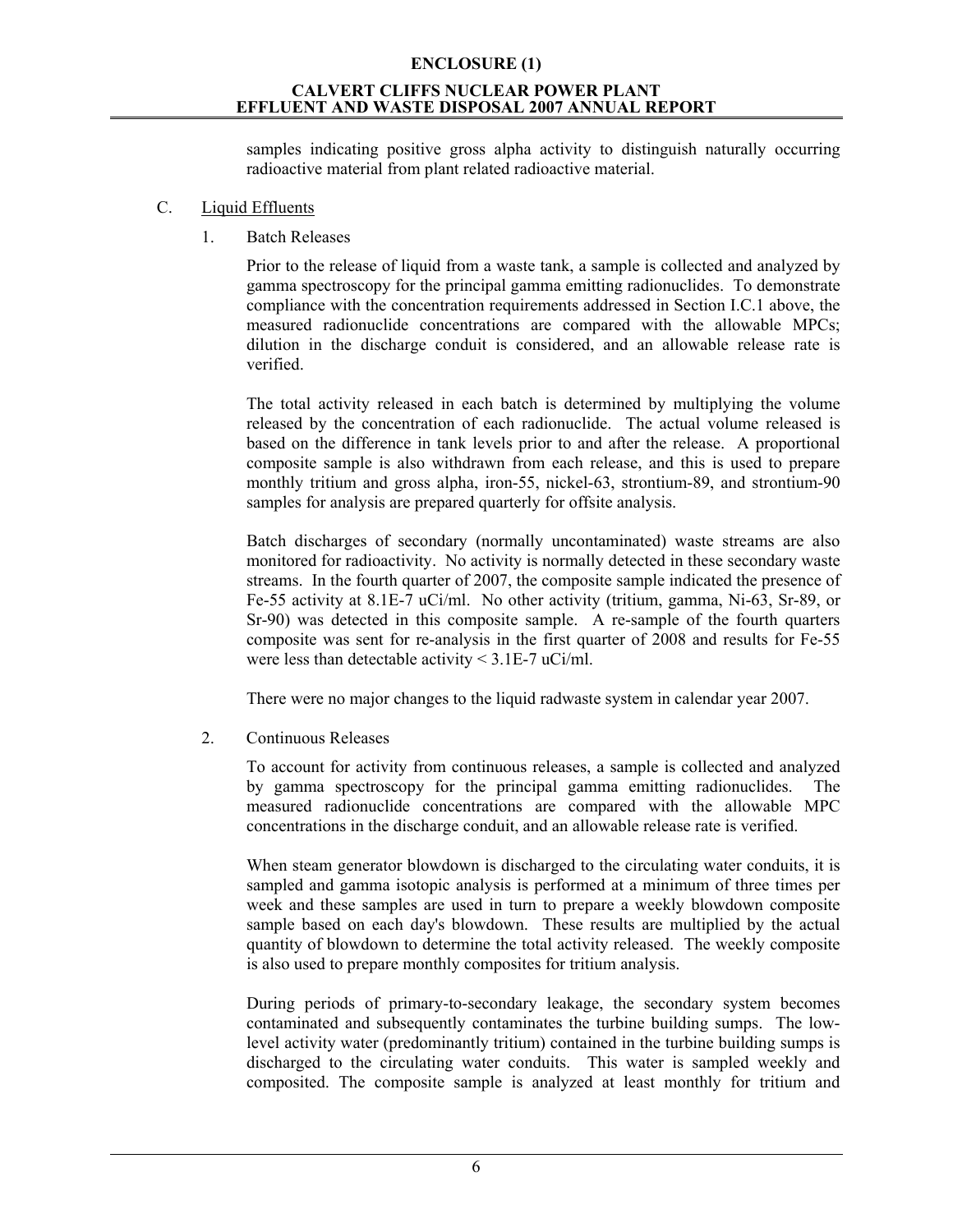principal gamma emitting radionuclides. The results are multiplied by the actual quantity of liquid released to determine the total activity released.

### D. Estimation of Total Error

Total error for all releases was estimated using, as a minimum, the random counting error associated with typical releases. In addition to this random error, the following systematic errors were also examined:

### 1. Liquid

- a. Error in volume of liquid released prior to dilution during batch releases.
- b. Error in volume of liquid released via steam generator blowdown.
- c. Error in amount of dilution water used during the reporting period.

### 2. Gases

- a. Error in main vent release flow.
- b. Error in sample flow rate.
- c. Error in containment purge release flow.
- d. Error in gas decay tank pressure.

Where errors could be estimated they are usually considered additive.

### E. Reporting and Recordkeeping for Decommissioning

In accordance with 10 CFR 50.75.g, each licensee shall keep records of information important to the safe and effective decommissioning of the facility in an identified location until the license is terminated by the Commission. If records of relevant information are kept for other purposes, reference to these records and their locations may be used. Information the Commission considers important to decommissioning consists of records of spills or other unusual occurrences involving the spread of contamination in and around the facility, equipment, or site. These records may be limited to instances when significant contamination remains after any cleanup procedures or when there is reasonable likelihood that contaminants may have spread to inaccessible areas as in the case of possible seepage into porous materials such as concrete. These records must include any known information on identification of involved nuclides, quantities, forms, and concentrations.

To assist in the decommissioning, and to provide early and advance detection of any unmonitored releases of radioactive material from the site, groundwater is routinely sampled. These groundwater samples are analyzed for gamma and tritium activity. Sample size and/or count times are adjusted to achieve analytical sensitivities better than the environmental lower limit of detections (LLDs) for gamma emitters (listed in ODCM Table 4.12-1), and approximately 350 pCi/l for tritium.

Groundwater samples were collected from five piezometer tubes in 2007. A piezometer tube is a shallow monitoring well which allows access to groundwater at a depth of approximately 40 feet beneath the site. Of the five piezometer tubes sampled in 2007 none showed any plant-related activity. The 2007 tritium analysis results are reproduced on the following table.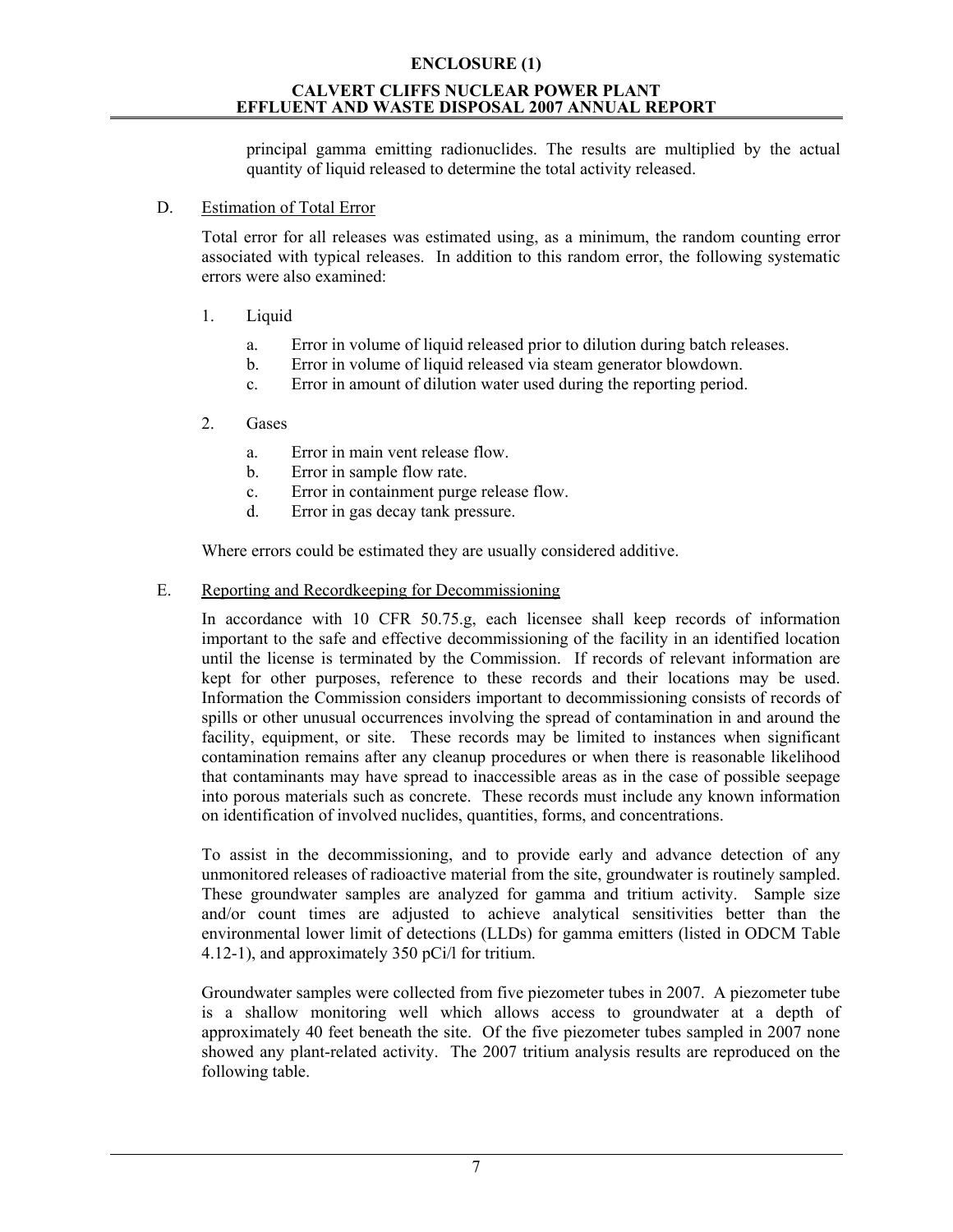| Sample location | Date      | <b>Tritium Concentration</b> |                       |
|-----------------|-----------|------------------------------|-----------------------|
|                 |           | microcuries/milliliter       | picocuries/liter      |
| 11 Piezometer   | 2/9/2007  | Not Detected, $<$ 3.32E-7    | Not Detected, $<$ 332 |
| 12 Piezometer   | 2/9/2007  | Not Detected, $<$ 3.32E-7    | Not Detected, < 332   |
| 13 Piezometer   | 2/9/2007  | Not Detected, $<$ 3.32E-7    | Not Detected, $<$ 332 |
| 15 Piezometer   | 2/9/2007  | Not Detected, $<$ 3.32E-7    | Not Detected, $<$ 332 |
| 18 Piezometer   | 2/9/2007  | Not Detected, $<$ 3.32E-7    | Not Detected, $<$ 332 |
| 11 Piezometer   | 5/16/2007 | Not Detected, $<$ 3.39E-7    | Not Detected, < 339   |
| 12 Piezometer   | 5/16/2007 | Not Detected, $<$ 3.39E-7    | Not Detected, < 339   |
| 13 Piezometer   | 5/16/2007 | Not Detected, $<$ 3.39E-7    | Not Detected, < 339   |
| 15 Piezometer   | 5/16/2007 | Not Detected, $<$ 3.39E-7    | Not Detected, < 339   |
| 18 Piezometer   | 5/16/2007 | Not Detected, $<$ 3.39E-7    | Not Detected, < 339   |
| 11 Piezometer   | 9/13/2007 | Not Detected, $<$ 3.58E-7    | Not Detected, $<$ 358 |
| 12 Piezometer   | 9/13/2007 | Not Detected, $<$ 3.58E-7    | Not Detected, $<$ 358 |
| 13 Piezometer   | 9/13/2007 | Not Detected, $<$ 3.58E-7    | Not Detected, $<$ 358 |
| 15 Piezometer   | 9/13/2007 | Not Detected, < 3.58E-7      | Not Detected, $<$ 358 |
| 18 Piezometer   | 9/13/2007 | Not Detected, $<$ 3.58E-7    | Not Detected, $<$ 358 |
| 11 Piezometer   | 12/9/2007 | Not Detected, $<$ 3.62E-7    | Not Detected, $<$ 362 |
| 12 Piezometer   | 12/9/2007 | Not Detected, $<$ 3.62E-7    | Not Detected, $<$ 362 |
| 13 Piezometer   | 12/9/2007 | Not Detected, $<$ 3.62E-7    | Not Detected, < 362   |
| 15 Piezometer   | 12/9/2007 | Not Detected, $<$ 3.62E-7    | Not Detected, $<$ 362 |
| 18 Piezometer   | 12/9/2007 | Not Detected, $<$ 3.62E-7    | Not Detected, $<$ 362 |

### **Groundwater Monitoring Sample Results**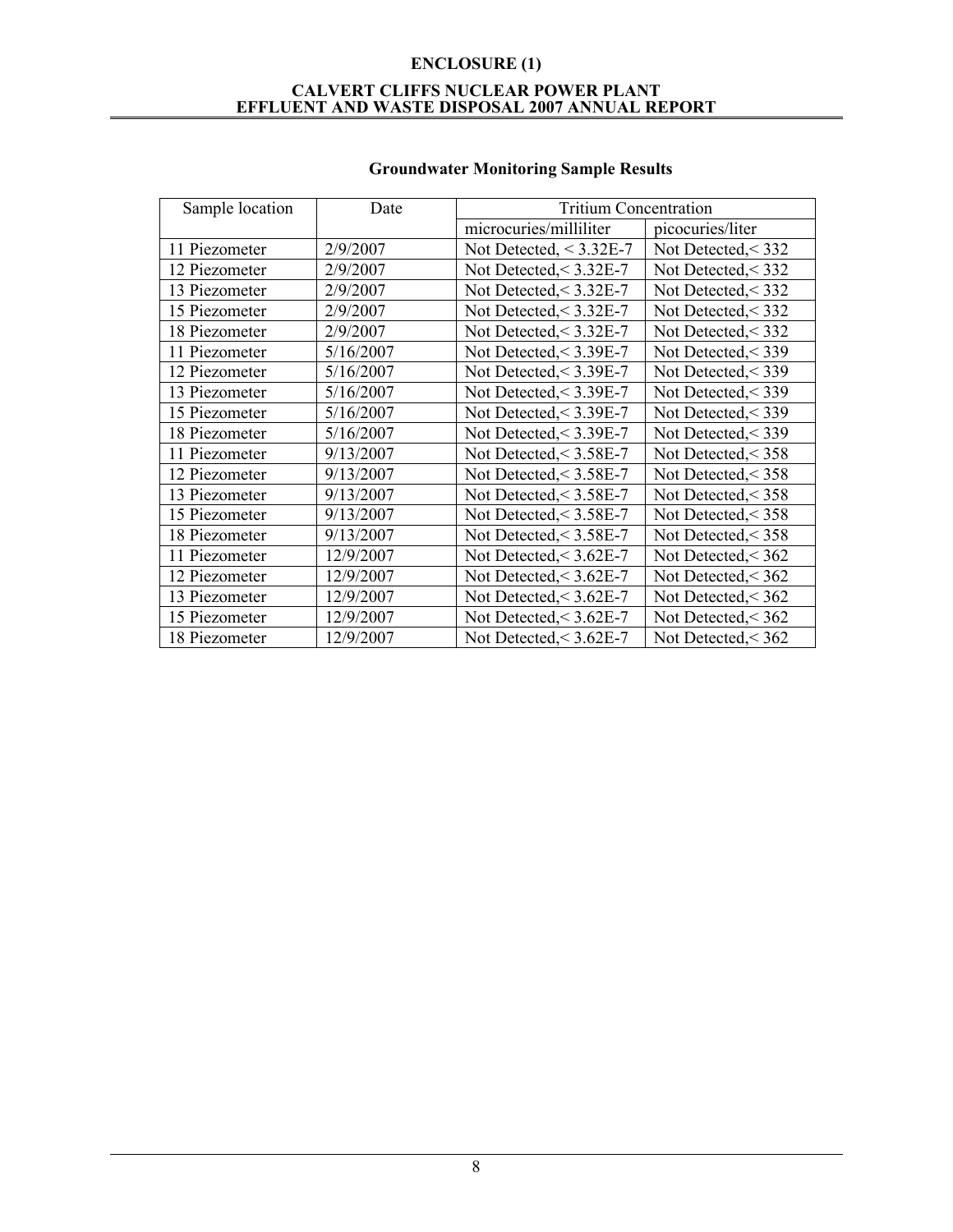### **VI. BATCH RELEASES**

|    |                                                                                                                 |                       |                       | 2007                  |                       |
|----|-----------------------------------------------------------------------------------------------------------------|-----------------------|-----------------------|-----------------------|-----------------------|
|    |                                                                                                                 | 1ST<br><b>QUARTER</b> | 2ND<br><b>QUARTER</b> | 3RD<br><b>QUARTER</b> | 4TH<br><b>QUARTER</b> |
| A. | <b>Liquid</b>                                                                                                   |                       |                       |                       |                       |
|    | 1. Number of batch releases                                                                                     | $1.40E + 01$          | $1.20E + 01$          | $1.10E + 01$          | $7.00E + 00$          |
|    | 2. Total time period for batch<br>releases (min)                                                                | $6.02E + 03$          | $5.10E + 03$          | $3.61E + 03$          | $4.29E + 03$          |
|    | 3. Maximum time period for a<br>batch release (min)                                                             | $6.42E + 02$          | $6.07E + 02$          | $6.00E + 02$          | $6.75E + 02$          |
|    | 4. Average time period for<br>batch releases (min)                                                              | $4.30E + 02$          | $4.25E + 02$          | $3.28E + 02$          | $6.12E + 02$          |
|    | 5. Minimum time period for a<br>batch release (min)                                                             | $2.70E + 01$          | $2.90E + 01$          | $5.00E + 00$          | $5.65E + 02$          |
|    | 6. Average stream flow during<br>periods of effluent into a<br>flowing stream (liters/min of<br>dilution water) | $4.51E + 06$          | $4.23E + 06$          | $4.20E + 06$          | $4.62E + 06$          |
| В. | <b>Gaseous</b>                                                                                                  |                       |                       |                       |                       |
|    | 1. Number of batch releases                                                                                     | $7.00E + 00$          | $1.00E + 00$          | $1.00E + 00$          | $2.00E + 00$          |
|    | 2. Total time period for batch<br>releases (min)                                                                | $4.32E + 03$          | $1.59E + 03$          | $1.82E + 02$          | 2.83E+02              |
|    | 3. Maximum time period for a<br>batch release (min)                                                             | $2.16E + 03$          | $1.59E + 03$          | $1.82E + 02$          | $1.51E + 02$          |
|    | 4. Average time period for<br>batch release (min)                                                               | $6.18E + 02$          | $1.59E + 03$          | $1.82E + 02$          | $1.42E + 02$          |
|    | 5. Minimum time period for a<br>batch release (min)                                                             | $1.10E + 02$          | $1.59E + 03$          | $1.82E + 02$          | $1.32E + 02$          |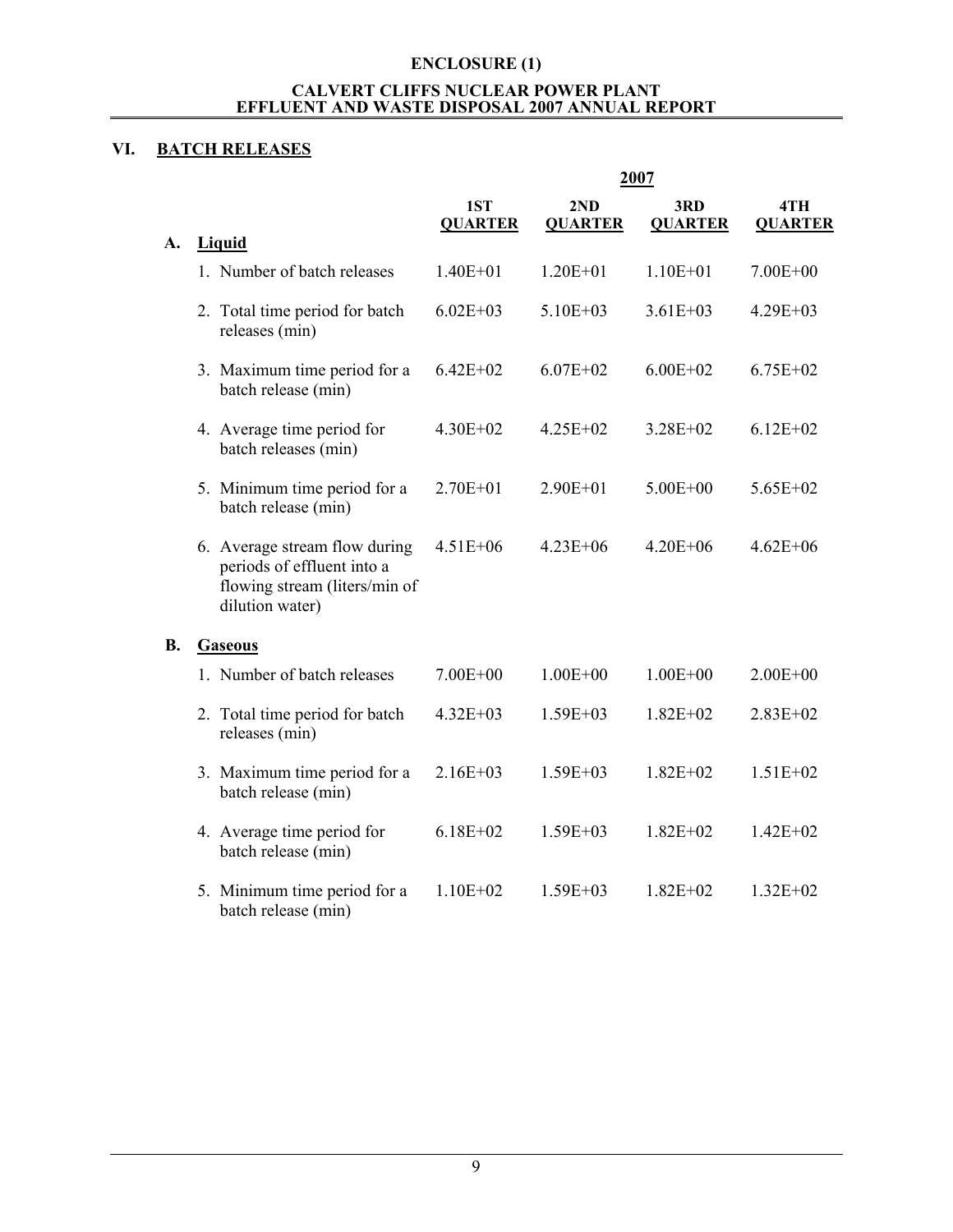### **VII. ABNORMAL RELEASES**

|           |                            |                       |                       | 2007                  |                       |
|-----------|----------------------------|-----------------------|-----------------------|-----------------------|-----------------------|
|           |                            | 1ST<br><b>QUARTER</b> | 2ND<br><b>QUARTER</b> | 3RD<br><b>QUARTER</b> | 4TH<br><b>QUARTER</b> |
| A.        | Liquid                     |                       |                       |                       |                       |
|           | 1. Number of releases      | $-0-$                 | $-1-$                 | $-1-$                 | $-0-$                 |
|           | 2. Total activity released |                       |                       |                       |                       |
|           | (Curies)                   | $-0-$                 | $-663E-6$             | $-168E-6$             | $-0-$                 |
| <b>B.</b> | <b>Gaseous</b>             |                       |                       |                       |                       |
|           | 1. Number of releases      | $-0-$                 | $-0-$                 | $-0-$                 | $-0-$                 |
|           | 2. Total activity releases |                       |                       |                       |                       |
|           | (Curies)                   | $-0-$                 | $-0-$                 | $-0-$                 | - () -                |

On 1-May-2007 at 14:00, a leak was discovered on a waste neutralizing tank (WNT). The leak rate was estimated to be 2.3 gallons per minute and it continued for approximately 5 hours until the leak was contained. The liquid spilled to a gravel area where it contacted the soil. The liquid flowed across the surface of the ground and entered a concrete culvert which emptied to the Chesapeake Bay. At the time of the leak, the WNT contained tritium at a concentration of 2.50E-6 uCi/ml (2,500 pCi/l). After the event, a liquid radioactive waste release permit (Permit #70050) was prepared. The total activity discharged from the WNT was estimated to be 0.00000663 Ci. A majority of this material drained into the concrete culvert and was discharged to the Chesapeake Bay. The soil and gravel that was wetted was remediated by excavating soil and gravel from the area. After remediation, a soil sample was collected from the hole (i.e., the excavated area). A tritium analysis was conducted on this soil sample. No tritium was detected in the soil sample. The Chesapeake Bay is not a drinking water pathway. This spill totaled 0.00000663 Ci of tritium. By comparison, 827 curies of tritium were discharged in liquid radwaste to the Chesapeake Bay in 2007. The dose resulting from the WNT leak was less than 0.1 mR.

On 1-Aug-2007 at 06:05, water was discovered dripping from the corner of a Sea Land Container. Total leakage was estimated to be 50 gallons. The liquid spilled to the soil. Water from the Sea Land Container was sampled and analyzed for tritium and gamma activity. At the time of the leak, the Sea Land Container contained tritium at a concentration of 8.84E-6 uCi/ml (8,840 pCi/l), Cs-137 at a concentration of 1.42E-8 uCi/ml (14.2 pCi/l), and Co-60 at 3.04E-8 uCi/ml (30.4 pCi/l). After the fact, a liquid radioactive waste release permit (Permit #70049) was prepared. The total activity discharged from the Sea Land Container was estimated to be 5.75 E-6 Ci Co-60, 2.69E-2.69E-8 Ci Cs-137, and 1.67E-6 Ci of H-3. The soil was remediated by excavating soil from the area. After remediation, a soil sample was collected from the hole (i.e., the excavated area). A tritium analysis was conducted on this soil sample. No tritium was detected in the soil sample. None of the radioactive material left the owner controlled area. The contamination was remediated and as a result, there was no dose to the public.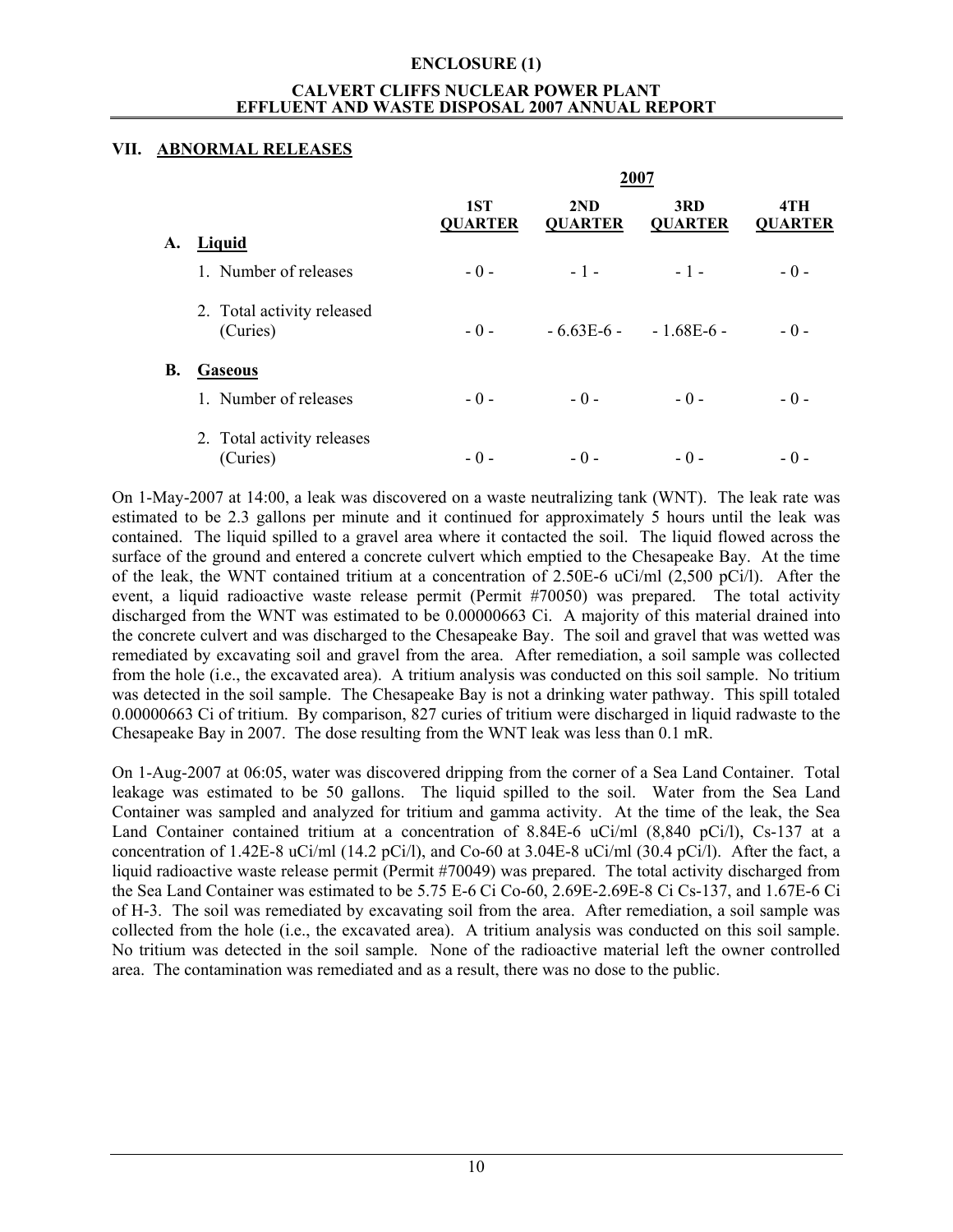**APPENDIX A APPENDIX A** 

# CALVERT CLIFFS NUCLEAR POWER PLANT<br>EFFLUENT AND WASTE DISPOSAL 2007 ANNUAL REPORT **EFFLUENT AND WASTE DISPOSAL 2007 ANNUAL REPORT CALVERT CLIFFS NUCLEAR POWER PLANT**

## **GASEOUS EFFLUENTS - SUMMATION OF ALL RELEASES GASEOUS EFFLUENTS - SUMMATION OF ALL RELEASES** TABLE 1A - REG GUIDE 1.21 **TABLE 1A - REG GUIDE 1.21**

|                    |                                                         |                | 1ST          | 2ND          | 3RD               | 4TH             | EST. TOTAL        |
|--------------------|---------------------------------------------------------|----------------|--------------|--------------|-------------------|-----------------|-------------------|
| $\dot{\mathbf{z}}$ | FISSION AND ACTIVATION GASES                            | <b>CILINI</b>  | QUARTER      | QUARTER      | QUARTER           | QUARTER         | ERROR, %          |
|                    | Total Release                                           | J              | 3.69E+02     | $5.96E + 01$ | $9.02E + 01$      | $1.11E+02$      | $\pm 1.20E + 0.1$ |
|                    | Average release rate for period                         | uCi/sec        | 4.75E+01     | 7.58E+00     | $1.13E+01$        | $1.40E + 01$    |                   |
|                    | Percent of Tech. Spec. limit (1)                        | $\%$           | 5.10E-03     | 1.41E-03     | 1.77E-03          | 2.08E-03        |                   |
|                    | Percent of Tech. Spec. limit (2)                        | $\%$           | 3.43E-03     | 5.50E-04     | $7.91E-04$        | 1.03E-03        |                   |
|                    | Percent of Tech. Spec. limit (3)<br>S.                  | $\frac{5}{6}$  | 7.37E-02     | $2.02E - 02$ | 2.59E-02          | 3.03E-02        |                   |
|                    | Percent of Tech. Spec. limit (4)<br>Ġ                   | $\frac{5}{6}$  | 3.69E-02     | 1.01E-02     | 1.30E-02          | 1.51E-02        |                   |
|                    | Percent of Tech. Spec. limit (5)<br>$\overline{\tau}$ . | $\frac{5}{6}$  | L76E-01      | 2.46E-02     | 3.84E-02          | 5.00E-02        |                   |
|                    | Percent of Tech. Spec. limit (6)<br>$\infty$            | $\frac{5}{6}$  | 8.81E-02     | $1.23E-02$   | 1.92E-02          | 2.50E-02        |                   |
| ≃                  | <b>IODINES</b>                                          |                |              |              |                   |                 |                   |
|                    | Total Iodine - 131                                      | ö              | 3.67E-03     | 5.09E-04     | 3.99E-04          | 1.80E-04        | $±6.50E+00$       |
|                    | Average release rate for period                         | µCi/sec        | 4.72E-04     | 6.47E-05     | 5.02E-05          | 2.26E-05        |                   |
|                    | Percent of Tech. Spec. limit (7)                        | $\lesssim$     | 1.12E-03     | 1.54E-04     | 1.19E-04          | 5.38E-05        |                   |
|                    | Percent of Tech. Spec. limit (8)<br>4.                  | $\frac{5}{6}$  | 2.76E-02     | 3.83E-03     | $3.00E-03$        | 1.35E-03        |                   |
|                    | Percent of Tech. Spec. limit (9)<br>$\frac{2}{3}$       | $\%$           | $1.38E - 02$ | 1.92E-03     | $1.50E-03$        | $6.77E-04$      |                   |
| ن                  | <b>PARTICULATES</b>                                     |                |              |              |                   |                 |                   |
|                    | greater than<br>Particulates with half lives            |                |              |              |                   |                 |                   |
|                    | 8 days                                                  |                | 4.71E-06     | 4.03E-07     | $\widehat{=}$     | $\overline{10}$ | $±1.20E+01$       |
|                    | Average release rate for period<br>$\dot{\mathcal{L}}$  | uCi/sec        | 6.05E-07     | 5.12E-08     | $\left(10\right)$ | (10)            |                   |
|                    | Percent of Tech. Spec. limit (7)                        | $\frac{5}{6}$  | 1.03E-05     | 1.03E-05     | $\frac{1}{2}$     | $\frac{1}{2}$   |                   |
|                    | Percent of Tech. Spec. limit (8)                        | $\frac{5}{6}$  | 2.36E-04     | 2.02E-05     | $\widehat{\Xi}$   | $\widehat{\Xi}$ |                   |
|                    | Percent of Tech. Spec. limit (9)<br>S.                  | $\frac{5}{6}$  | L18E-04      | 1.01E-05     | $\widehat{10}$    | $\widehat{\Xi}$ |                   |
|                    | Gross alpha radioactivity<br>$\circ$                    | ت              | 1.55E-07     | 1.28E-06     | 7.67E-07          | $\widehat{\Xi}$ | $\pm 2.50E + 01$  |
| $\dot{\mathsf{a}}$ | TRITIUM                                                 |                |              |              |                   |                 |                   |
|                    | Total Release                                           | ö              | $3.12E - 01$ | 5.74E-01     | 4.47E+00          | 5.98E-01        | $\pm 1.32E + 01$  |
|                    | Average release rate for period<br>$\overline{a}$       | <b>µCi/sec</b> | 4.02E-02     | $7.30E-02$   | 5.63E-01          | 7.52E-02        |                   |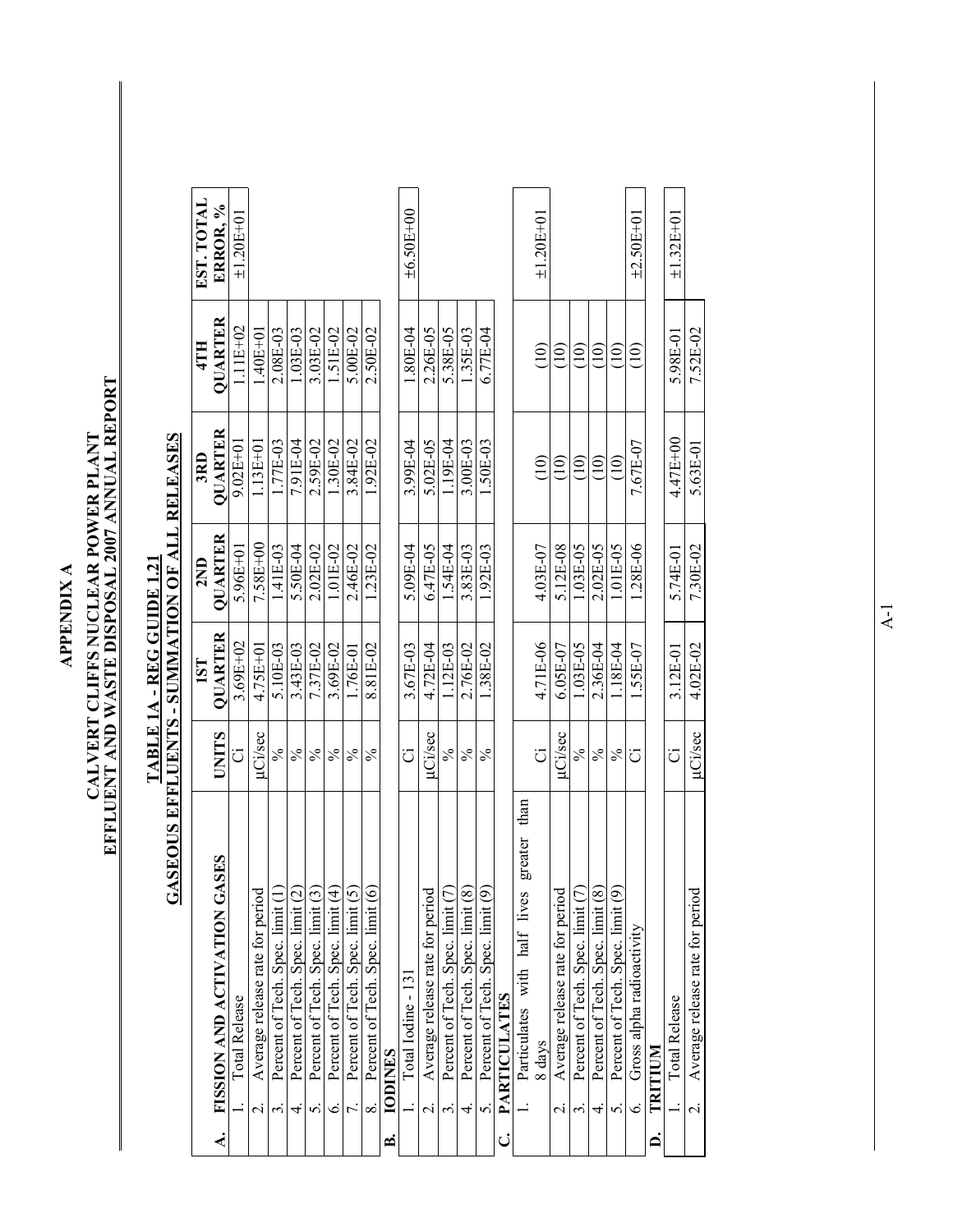## **EFFLUENT AND WASTE DISPOSAL 2007 ANNUAL REPORT**  CALVERT CLIFFS NUCLEAR POWER PLANT<br>EFFLUENT AND WASTE DISPOSAL 2007 ANNUAL REPORT **CALVERT CLIFFS NUCLEAR POWER PLANT APPENDIX A APPENDIX A**

## **GASEOUS EFFLUENTS - SUMMATION OF ALL RELEASES GASEOUS EFFLUENTS - SUMMATION OF ALL RELEASES** TABLE 1A - REG GUIDE 1.21 **TABLE 1A - REG GUIDE 1.21**

### **NOTES TO TABLE 1A**  NOTES TO TABLE 1A

- (1) Percent of I.A.1 whole body dose rate limit (500 mRem/year) Percent of I.A.1 whole body dose rate limit (500 mRem/year)  $\widehat{\cup}$
- (2) Percent of I.A.1 skin dose rate limit (3000 mRem/year) Percent of I.A.1 skin dose rate limit (3000 mRem/year)  $\widehat{c}$
- (3) Percent of I.A.3 quarterly gamma-air dose limit (10 mRad) Percent of I.A.3 quarterly gamma-air dose limit (10 mRad)  $\odot$
- (4) Percent of I.A.3 yearly gamma-air dose limit (20 mRad) Percent of I.A.3 yearly gamma-air dose limit (20 mRad)  $\bigoplus$
- (5) Percent of I.A.3 quarterly beta-air dose limit (20 mRad) Percent of I.A.3 quarterly beta-air dose limit (20 mRad)  $\overline{6}$
- Percent of I.A.3 yearly beta-air dose limit (40 mRad) (6) Percent of I.A.3 yearly beta-air dose limit  $(40 \text{ mRad})$  $\odot$
- (7) Percent of I.B.1 organ dose rate limit (1500 mRem/year) Percent of I.B.1 organ dose rate limit (1500 mRem/year)  $\mathfrak{S}$
- Percent of I.B.3 quarterly organ dose limit (15 mRem) (8) Percent of I.B.3 quarterly organ dose limit (15 mRem)  $\circledS$
- (9) Percent of I.B.3 yearly organ dose limit (30 mRem) Percent of I.B.3 yearly organ dose limit (30 mRem)  $\odot$
- (10) Less than minimum detectable activity which meets the LLD requirements of ODCM Surveillance Requirement 4.11.2.1.2. Less than minimum detectable activity which meets the LLD requirements of ODCM Surveillance Requirement 4.11.2.1.2.  $(10)$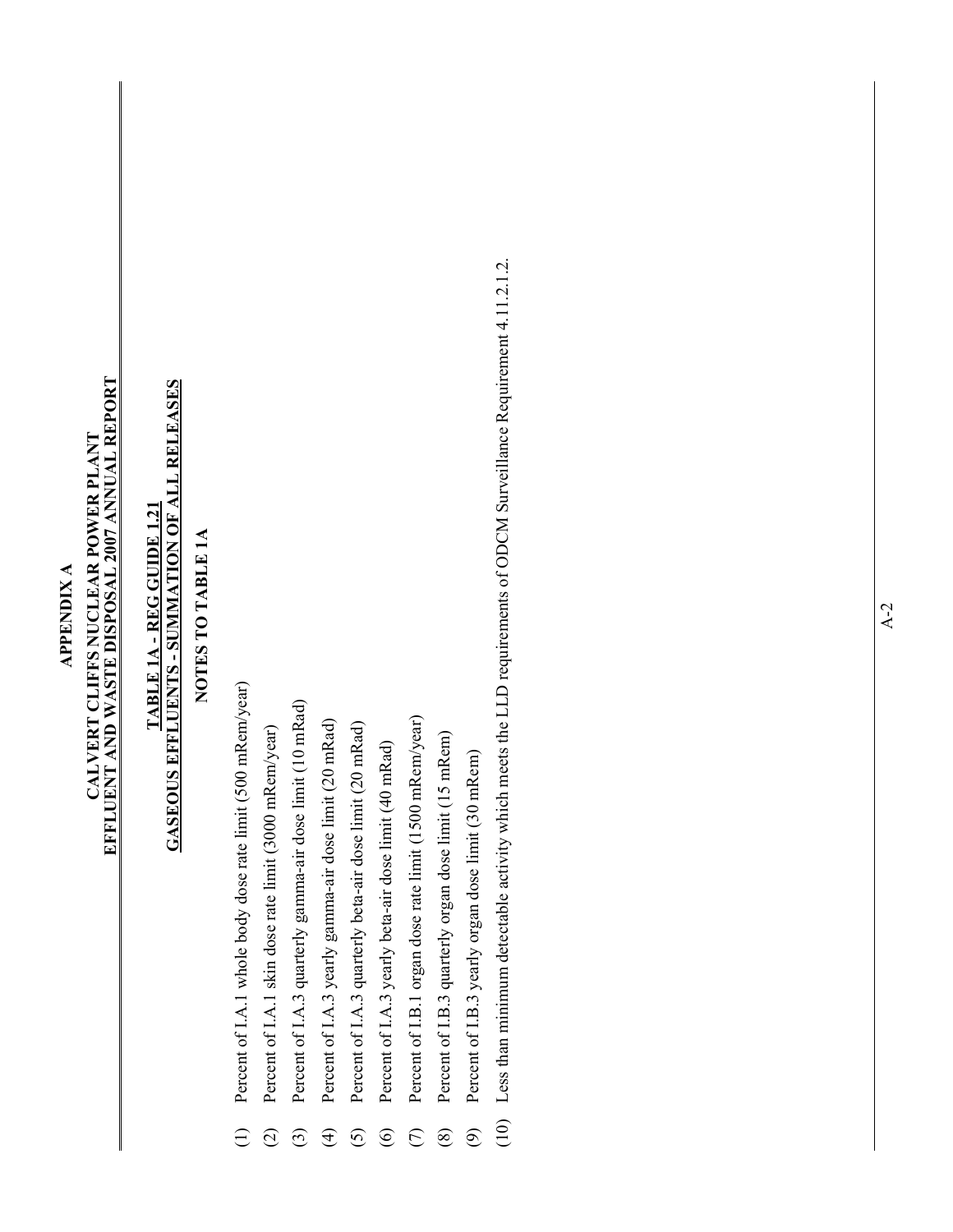|                                                 |              | GASEOUS                           |                        | EFFLUENTS - GROUND LEVEL RELEASES<br>TABLE 1C - REG GUIDE 1.21 |                         |                    |                    |                   |                                   |
|-------------------------------------------------|--------------|-----------------------------------|------------------------|----------------------------------------------------------------|-------------------------|--------------------|--------------------|-------------------|-----------------------------------|
|                                                 |              |                                   |                        | <b>CONTINUOUS MODE</b>                                         |                         |                    |                    | <b>BATCH MODE</b> |                                   |
|                                                 | <b>UNITS</b> | $\approx$<br><b>QUARTE</b><br>1ST | QUARTER<br>2ND         | QUARTER<br>3RD                                                 | QUARTER<br>4TH          | QUARTER<br>1ST     | QUARTER<br>2ND     | QUARTER<br>3RD    | QUARTER<br>4TH                    |
| FISSION AND ACTIVATION GASES<br>$\div$          |              |                                   |                        |                                                                |                         |                    |                    |                   |                                   |
| 4<br>Argon                                      | ö            | $\widehat{c}$                     | $\widehat{c}$          | $\odot$                                                        | $\odot$                 | 3.85E-04           | 1.13E-03           | $\odot$           | $\widehat{c}$                     |
| $-85$<br>Krypton                                | ö            | 4.94E+01                          | $6.96E-01$             | $\widehat{\varpropto}$                                         | $\widehat{\infty}$      | $6.53E + 01$       | $\widehat{\circ}$  | 8.77E+00          | $.90E+01$                         |
| $-85m$<br>Krypton                               | ö            | 7.11E-03                          | 1.80E-04               | $\widehat{\varpi}$                                             | $\widehat{\omega}$      | $6.91E-04$         | $\widehat{\infty}$ | $\widehat{\circ}$ | $\widehat{\circ}$                 |
| $-87$<br>Krypton                                | ö            | $\widehat{c}$                     | $\widehat{\odot}$      | $\widehat{\circ}$                                              | $\widehat{\circ}$       | $\widehat{\odot}$  | $\widehat{\circ}$  | $\odot$           | $\widehat{\circ}$                 |
| $-88-$<br>Krypton                               | ö            | 4.85E-03                          | $\odot$                | $\odot$                                                        | $\odot$                 | $\odot$            | $\widehat{\circ}$  | $\odot$           | $\odot$                           |
| $-131m$<br>Xenon                                | ö            | 3.84E+00                          | $\widehat{\omega}$     | $\widehat{\varpi}$                                             | $\widetilde{\omega}$    | 2.71E-01           | $\widehat{\omega}$ | (2)               | $\widehat{\varrho}$               |
| $-133$<br>Xenon                                 | ö            | 2.38E+02                          | $5.37E+0$              | 7.61E+01                                                       | 8.57E+01                | $1.85E + 00$       | .50E-04            | $\widetilde{c}$   | .69E-03                           |
| $-133m$<br>Xenon                                | ö            | $1.33E+00$                        | 2.34E-03               | $\widehat{\circ}$                                              | $\widetilde{\varrho}$   | $.90E-02$          | $\odot$            | $\odot$           | $\widehat{\mathcal{C}}$           |
| $-135$<br>Xenon                                 | ö            | 9.28E+00                          | $5.23E + 00$           | $5.27E+00$                                                     | $6.68E + 00$            | 3.13E-02           | $\odot$            |                   | $\odot$                           |
| $-135m$<br>Xenon                                | ö            | $\odot$                           | $\widehat{\infty}$     | $\odot$                                                        | $\odot$                 | $\widehat{\infty}$ | $\odot$            | $\odot$           | $\widehat{\infty}$                |
| $-138$<br>Xenon                                 | ö            | $\odot$                           | $\odot$                | $\odot$                                                        | $\widehat{\Omega}$      | $\overline{c}$     | $\widehat{\infty}$ | $\odot$           | $\widehat{\varrho}$               |
| Total for Period                                | ö            | $3.02E + 02$                      | $5.96E + 0$            | 8.14E+01                                                       | $9.24E + 01$            | $6.75E + 0$        | $.28E - 03$        | 8.77E+00          | $1.90E+01$                        |
| <b>HALOGENS</b><br>$\mathbf{a}$                 |              |                                   |                        |                                                                |                         |                    |                    |                   |                                   |
| $-131$<br>Iodine                                | ت            | 3.67E-03                          | $5.09E-04$             | 3.99E-04                                                       | 1.80E-04                | 3.15E-07           | $\equiv$           | Ξ                 | Ξ                                 |
| $-132$<br>Iodine                                | ö            | $\widehat{\Omega}$                | $\widehat{\varrho}$    | $\widehat{\varrho}$                                            | $\widetilde{\omega}$    |                    |                    |                   | Ē                                 |
| $-133$<br>Iodine                                | ö            | 1.32E-04                          | 8.11E-05               | 9.65E-04                                                       | 5.39E-04                | €                  |                    |                   | ∈                                 |
| $-135$<br>Iodine                                | ö            | $\widehat{\Omega}$                | $\widehat{\Omega}$     | $\widehat{\Omega}$                                             | $\widetilde{\Omega}$    | €                  | €                  |                   | ∈                                 |
| Total for Period                                | ö            | 3.80E-03                          | 5.90E-04               | .36E-03                                                        | 7.19E-04                | 3.15E-07           |                    | €                 | $\widetilde{\mathord{\sqsubset}}$ |
| PARTICULATES (half life > 8 days)<br>$\ddot{ }$ |              |                                   |                        |                                                                |                         |                    |                    |                   |                                   |
| $-54$<br>Manganese                              | ö            | $\widehat{\omega}$                | $\widehat{\omega}$     | $\widehat{\varpi}$                                             | $\widehat{\circ}$       | €                  |                    | €                 | ∈                                 |
| $-55$<br>$\mathop{\rm Iron}$                    | ö            | $\widehat{\Omega}$                | $\widehat{\infty}$     | $\widehat{\varpropto}$                                         | $\widehat{\infty}$      | €                  | ∈                  | €                 | Ξ                                 |
| $ 8^{1}$<br>$\mathop{\rm Iron}$                 | ö            | $\widehat{\omega}$                | $\odot$                | $\odot$                                                        | $\widehat{\omega}$      | ∈                  | Ξ                  | $\widehat{\Xi}$   | Ξ                                 |
| $-58$<br>Cobalt                                 | ö            | $\widehat{\omega}$                | $\odot$                | $\odot$                                                        | $\widehat{\Omega}$      | Ξ                  | Э                  | $\widehat{\Xi}$   | Ξ                                 |
| $-60$<br>Cobalt                                 | Ö            | $\widehat{c}$                     | $\odot$                | $\odot$                                                        | $\widehat{\circ}$       | Ξ                  | €                  | $\widehat{\Xi}$   | Ξ                                 |
| $-65$<br>Zinc                                   | Ö            | $\widehat{\omega}$                | $\widehat{\varrho}$    | $\widehat{\varrho}$                                            | $\widehat{\mathcal{C}}$ | Ξ                  | Ξ                  | Ξ                 | Ξ                                 |
| $68-$<br>Strontium                              | ö            | $\widehat{c}$                     | $\odot$                | $\widehat{\varrho}$                                            | $\widehat{\varrho}$     | Ξ                  | Ξ                  | Ξ                 | Ξ                                 |
| $-90$<br>Strontium                              | ö            | 4.71E-06                          | $4.03E-07$             | $\odot$                                                        | $\widehat{\varpropto}$  | Ξ                  | Ξ                  | Ξ                 | Ξ                                 |
| $-99$<br>Molybdenum                             | Ö            | $\odot$                           | $\odot$                | $\widehat{\omega}$                                             | $\widehat{\varrho}$     | Ξ                  | Ξ                  | €                 | Ê                                 |
| $-134$<br>Cesium                                | ö            | $\widehat{\varrho}$               | $\widehat{\varpropto}$ | $\widehat{\varrho}$                                            | $\widehat{\varrho}$     | Ξ                  | Ξ                  |                   | ∈                                 |
| $-137$<br>$C$ esium                             | ö            | $\widehat{\circ}$                 | $\odot$                | $\odot$                                                        | $\widetilde{\omega}$    | Ξ                  | Ξ                  |                   | ∈                                 |
| $-141$<br>Cerium                                | ö            | $\widehat{\Omega}$                | $\widetilde{\omega}$   | $\widetilde{G}$                                                | $\widetilde{G}$         | Ê                  |                    |                   | Ë                                 |

A-3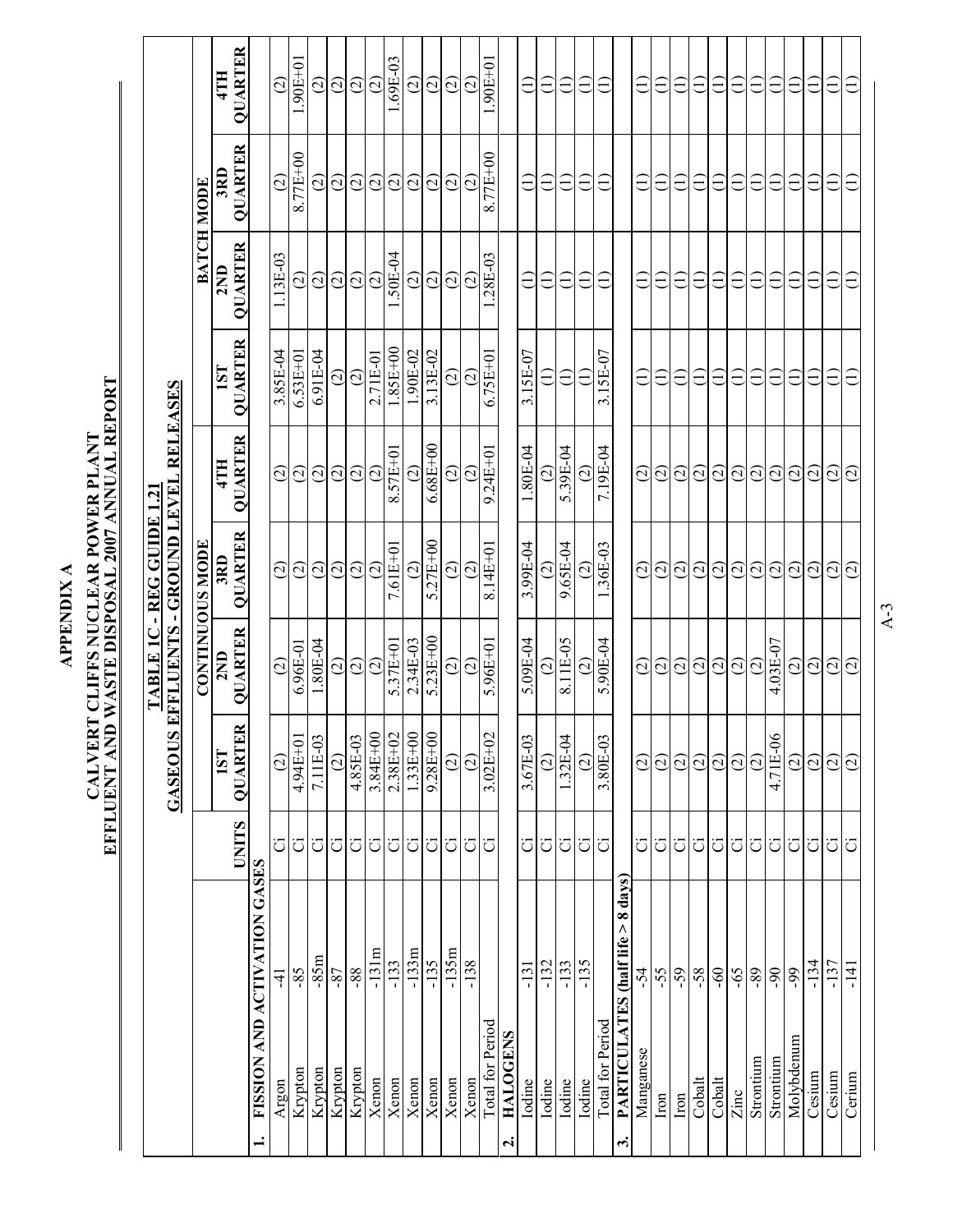## CALVERT CLIFFS NUCLEAR POWER PLANT<br>EFFLUENT AND WASTE DISPOSAL 2007 ANNUAL REPORT **CALVERT CLIFFS NUCLEAR POWER PLANT APPENDIX A APPENDIX A**

**EFFLUENT AND WASTE DISPOSAL 2007 ANNUAL REPORT** 

|                                  |                                   |                        | 4TH |                             |                         |             |                         |        |  |         |          |
|----------------------------------|-----------------------------------|------------------------|-----|-----------------------------|-------------------------|-------------|-------------------------|--------|--|---------|----------|
|                                  |                                   |                        | 3RD | QUARTER   QUARTER           |                         |             |                         |        |  |         |          |
|                                  |                                   | <b>BATCH MODE</b>      | 2ND | QUARTER                     |                         |             |                         |        |  |         |          |
|                                  |                                   |                        |     | 1ST                         |                         |             |                         |        |  |         |          |
| <b>FABLE 1C - REG GUIDE 1.21</b> | EFFLUENTS - GROUND LEVEL RELEASES |                        | 4TH | QUARTER   QUARTER   QUARTER | $\widetilde{\epsilon}$  |             |                         |        |  |         |          |
|                                  |                                   | <b>CONTINUOUS MODE</b> | 3RD |                             | $\widehat{c}$           | 7.67E-07    |                         |        |  |         |          |
|                                  |                                   |                        | 2ND | QUARTER                     | $\widehat{\mathbb{C}}$  | 1.28E-06    | 4.03E-07                |        |  |         |          |
|                                  | GASEOUS                           |                        |     |                             |                         |             | 1ST                     | QUARTE |  | .55E-07 | 1.71E-06 |
|                                  |                                   |                        |     | JNITS                       |                         |             |                         |        |  |         |          |
|                                  |                                   |                        |     |                             | $\frac{4}{1}$<br>Cerium | Gross Alpha | <b>Total For Period</b> |        |  |         |          |
|                                  |                                   |                        |     |                             |                         |             |                         |        |  |         |          |

### **NOTES TO TABLE 1C**  NOTES TO TABLE 1C

- Iodines and particulates in batch releases are accounted for with the main vent continuous samplers when the release is made through the plant main (1) Iodines and particulates in batch releases are accounted for with the main vent continuous samplers when the release is made through the plant main vent.  $\begin{array}{c} \square \end{array}$
- (2) Less than minimum detectable activity which meets the LLD requirements of ODCM Surveillance Requirement 4.11.2.1.2. Less than minimum detectable activity which meets the LLD requirements of ODCM Surveillance Requirement 4.11.2.1.2.  $\overline{c}$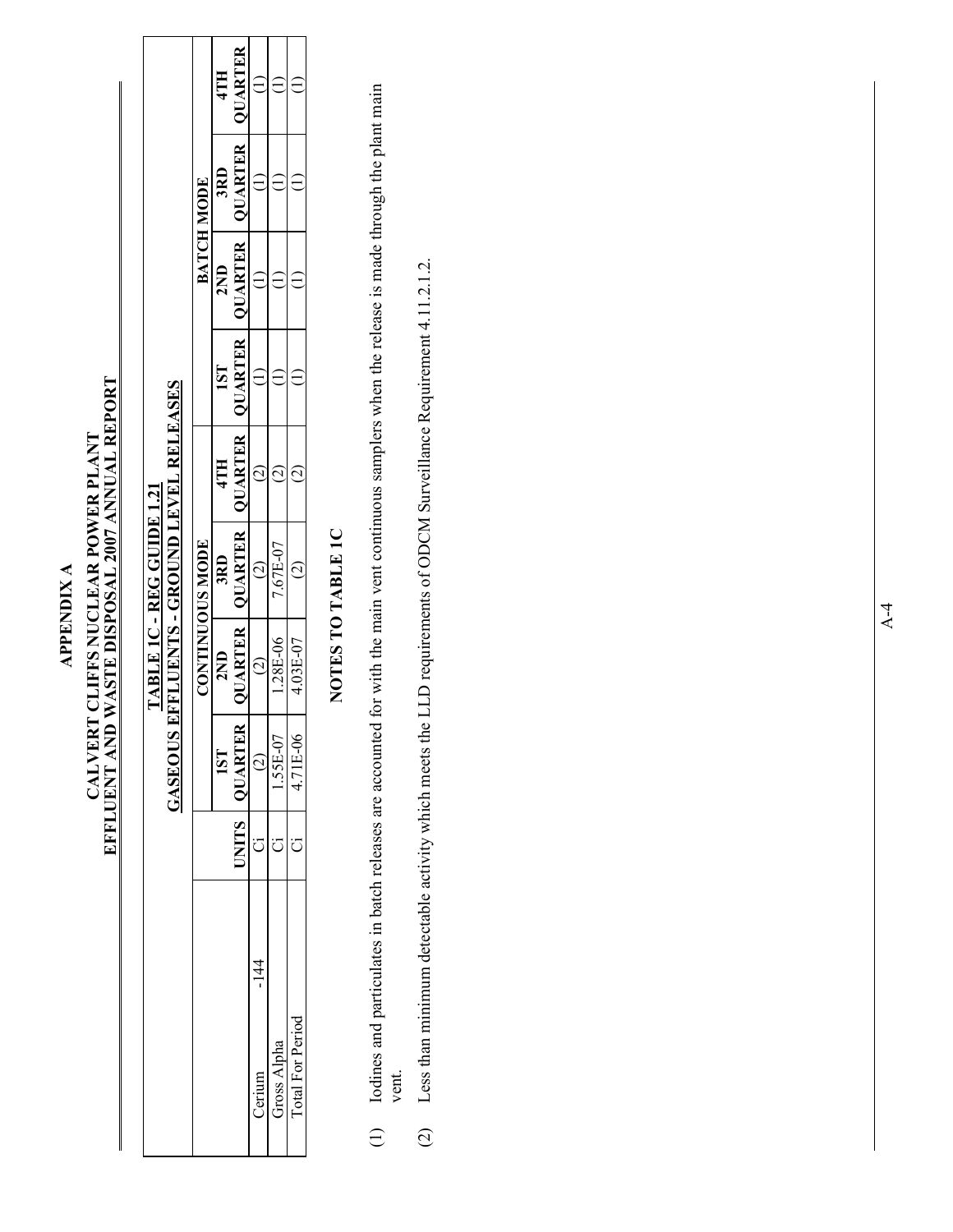**APPENDIX A APPENDIX A** 

## **EFFLUENT AND WASTE DISPOSAL 2007 ANNUAL REPORT**  EFFLUENT AND WASTE DISPOSAL 2007 ANNUAL REPORT CALVERT CLIFFS NUCLEAR POWER PLANT **CALVERT CLIFFS NUCLEAR POWER PLANT**

| DOL                                                                    |               |                | <b>ID EFFLUENTS - SUMMATION OF ALL RELEASES</b> |                   |                   |                        |
|------------------------------------------------------------------------|---------------|----------------|-------------------------------------------------|-------------------|-------------------|------------------------|
|                                                                        | <b>UNITS</b>  | QUARTER<br>1ST | <b>QUARTER</b><br>2ND                           | QUARTER<br>3RD    | QUARTER<br>4TH    | EST. TOTAL<br>ERROR, % |
| ICTS<br>FISSION AND ACTIVATION PRODU<br>∢                              |               |                |                                                 |                   |                   |                        |
| Total Release (not including tritium, gases,                           |               |                |                                                 |                   |                   |                        |
| alpha)                                                                 | Ö             | 9.14E-03       | 1.68E-02                                        | 1.34E-03          | 2.41E-03          | $±1.03E+01$            |
| Average diluted concentration during period<br>$\overline{\mathsf{N}}$ | µCi/ml        | 3.39E-10       | 7.57E-10                                        | 8.34E-11          | $1.22E-10$        |                        |
| Percent of Tech. Spec. limit (1)<br>بب                                 | $\approx$     | 7.41E-03       | 1.37E-02                                        | 5.73E-03          | 5.18E-03          |                        |
| Percent of Tech. Spec. limit (2)<br>4                                  | $\frac{5}{6}$ | 3.71E-03       | 6.85E-03                                        | 2.87E-03          | 2.59E-03          |                        |
| Percent of Tech. Spec. limit (3)<br>n                                  | $\frac{5}{6}$ | 1.43E-02       | 5.57E-03                                        | 7.97E-03          | 1.06E-02          |                        |
| Percent of Tech. Spec. limit (4)<br>$\circ$                            | $\frac{5}{6}$ | 7.15E-03       | 2.79E-03                                        | 3.99E-03          | 5.30E-03          |                        |
| TRITIUM<br>≃                                                           |               |                |                                                 |                   |                   |                        |
| <b>Total Release</b>                                                   | Ö             | $2.94E + 02$   | $9.31E + 01$                                    | $1.91E + 02$      | 2.50E+02          | $\pm 1.03E + 01$       |
| Average diluted concentration during period<br>$\dot{\mathcal{C}}$     | uCi/ml        | 1.26E-06       | 3.30E-07                                        | 2.32E-07          | 3.02E-07          |                        |
| Percent of applicable limit (5)<br>$\dot{3}$                           | $\frac{5}{6}$ | 4.21E-02       | 1.10E-02                                        | 7.72E-03          | 1.01E-02          |                        |
| DISSOLVED AND ENTRAINED GASES<br>ن                                     |               |                |                                                 |                   |                   |                        |
| Total Release                                                          | Ö             | 3.60E-01       | 1.24E-02                                        | 4.14E-03          | 3.81E-02          | $\pm 1.03E + 01$       |
| Average diluted concentration during period<br>$\sim$                  | µCi∕ml        | 1.34E-08       | 5.62E-10                                        | 2.58E-10          | 1.92E-09          |                        |
| <b>GROSS ALPHA RADIOACTIVITY</b><br>Ä                                  |               |                |                                                 |                   |                   |                        |
| <b>Total Release</b>                                                   | ö             | $\circledcirc$ | $\widehat{\circ}$                               | $\widehat{\circ}$ | $\widehat{\circ}$ | $\sum_{i=1}^{n}$       |
| VOLUME OF WASTE RELEASED (prior to dilution)<br>rį                     |               |                |                                                 |                   |                   |                        |
| system<br>Volume processed through radwaste                            | liters        | $2.50E + 06$   | 1.97E+06                                        | 1.58E+06          | $0.68E + 06$      | $±1.30E+00$            |
| Volume low activity from secondary system<br>$\overline{c}$            | liters        | 1.58E+07       | $1.72E + 07$                                    | $5.01E + 07$      | 4.43E+07          | $±1.30E+00$            |
| USED<br>VOLUME OF DILUTION WATER<br>E.                                 |               |                |                                                 |                   |                   |                        |
| DURING PERIOD (7)                                                      | liters        | $9.54E + 11$   | 1.18E+12                                        | $1.20E + 12$      | $1.20E + 12$      | $±1.64E+01$            |

### **NOTES TO TABLE 2A**  NOTES TO TABLE 2A

- Percent of I.C.3 Quarterly Organ Dose Limit (10 mRem) to maximum exposed organ<br>Percent of I.C.3 Yearly Organ Dose Limit (20 mRem) to maximum exposed organ<br>Percent of I.C.3 Quarterly Whole Body Dose Limit (3 mRem) (1) Percent of I.C.3 Quarterly Organ Dose Limit (10 mRem) to maximum exposed organ
	- (2) Percent of I.C.3 Yearly Organ Dose Limit (20 mRem) to maximum exposed organ
		- (3) Percent of I.C.3 Quarterly Whole Body Dose Limit (3 mRem)
			- Percent of I.C.3 Yearly Whole Body Dose Limit (6 mRem) (4) Percent of I.C.3 Yearly Whole Body Dose Limit (6 mRem) Limit used is  $3 \times 10^{-3}$   $\mu$ Ci/ml (5) Limit used is  $3 \times 10^{-3}$   $\mu$ Ci/ml
- (6) Less than minimum detectable activity which meets the LLD requirements of ODCM Surveillance Requirement 4.11.1.1.1. Less than minimum detectable activity which meets the LLD requirements of ODCM Surveillance Requirement 4.11.1.1.1. **EQEESEE** 
	- (7) Includes dilution water used during continuous discharges. Includes dilution water used during continuous discharges.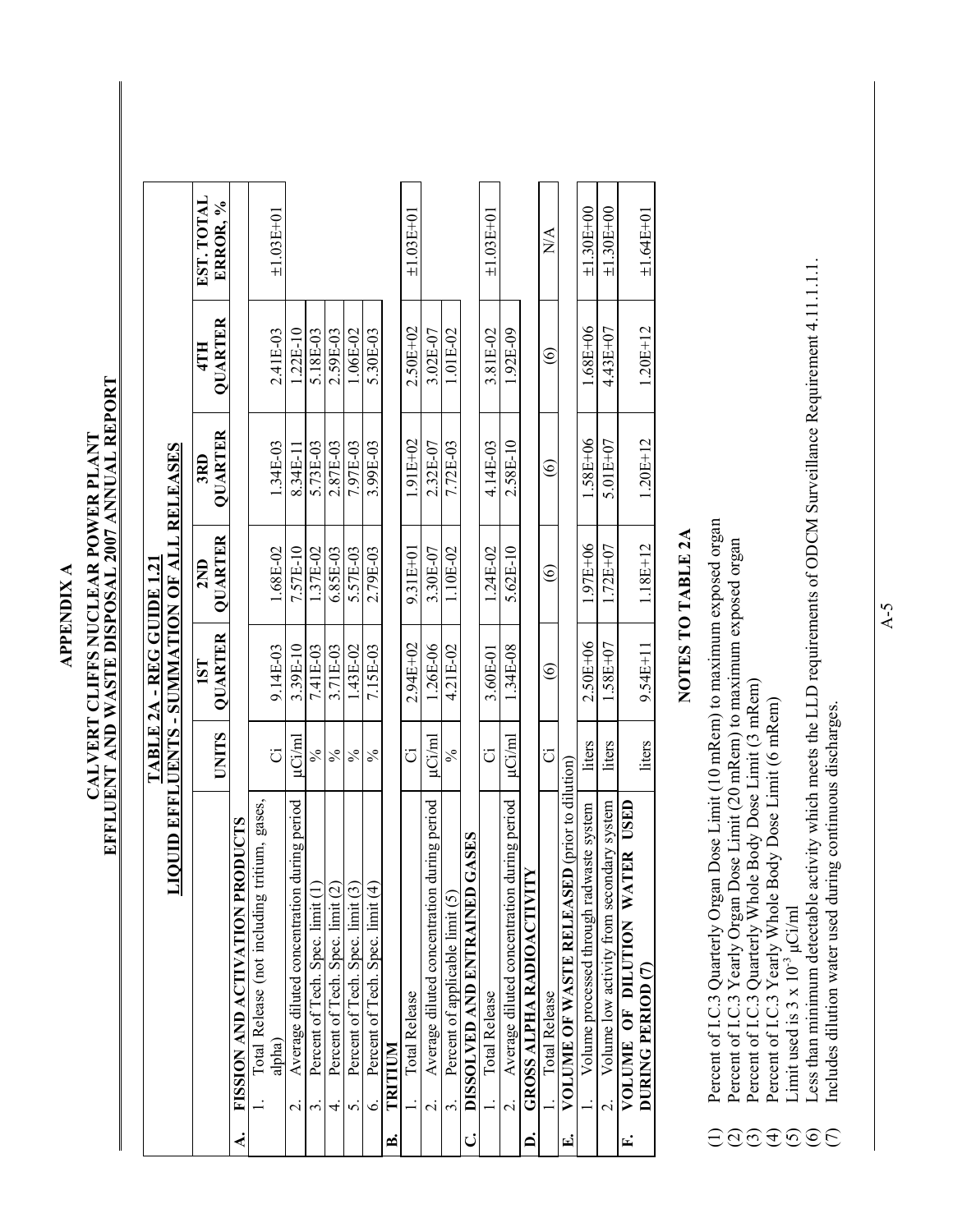CALVERT CLIFFS NUCLEAR POWER PLANT<br>EFFLUENT AND WASTE DISPOSAL 2007 ANNUAL REPORT **CALVERT CLIFFS NUCLEAR POWER PLANT APPENDIX A APPENDIX A** 

**EFFLUENT AND WASTE DISPOSAL 2007 ANNUAL REPORT** 

|                      |       |                               | TABLE 2B                 | -REG GUIDE               | أب                       |                          |                   |                 |                               |
|----------------------|-------|-------------------------------|--------------------------|--------------------------|--------------------------|--------------------------|-------------------|-----------------|-------------------------------|
|                      |       |                               |                          | <b>LIQUID EFFLUENTS</b>  |                          |                          |                   |                 |                               |
|                      |       |                               | <b>CONTINUOUS MODE</b>   |                          |                          |                          | <b>BATCH MODE</b> |                 |                               |
| NUCLIDES RELEASED    | Units | <b>OUARTER</b><br>1ST         | QUARTER<br>2ND           | QUARTER<br>3RD           | QUARTER<br>4TH           | <b>OUARTER</b><br>1ST    | QUARTER<br>2ND    | QUARTER<br>3RD  | QUARTER<br>4TH                |
| $Beryllium-7$        | ö     | €                             | $\widehat{\Xi}$          | $\widehat{\Xi}$          | $\widehat{\equiv}$       | $\widehat{\Xi}$          | $\widehat{\Xi}$   | $\widehat{\Xi}$ | €                             |
| Sodium $-24$         | Ö     | Ξ                             | $\widehat{\Xi}$          | $\widehat{\Xi}$          | $\widehat{\Xi}$          | $\widehat{\Xi}$          | $\widehat{\Xi}$   | $\widehat{\Xi}$ | ∈                             |
| $Chromium - 51$      | ö     | Ξ                             | $\widehat{\Xi}$          | Ξ                        | $\widehat{\Xi}$          | $\widehat{\Xi}$          | 3.06E-04          | $\widehat{=}$   | €                             |
| Manganese - 54       | ö     | €                             | $\widehat{\Xi}$          | Ξ                        | $\widehat{\Xi}$          | 3.52E-05                 | 2.53E-05          | 2.95E-05        | €                             |
| $\text{ron} - 55$    | ö     | $\widehat{\varpropto}$        | $\widehat{\varpi}$       | $\widehat{\varpropto}$   | $\widehat{\infty}$       | 2.98E-03                 | 1.67E-03          | 5.90E-04        | $2.06E-03$                    |
| $\text{Cobalt} - 57$ | ö     | Ξ                             | Ξ                        | Ξ                        | Ξ                        | $\widehat{\Xi}$          | 2.24E-06          | $\widehat{\Xi}$ | Ξ                             |
| $\text{Obalt} - 58$  | Ö     | €                             | €                        | Ξ                        | Ξ                        | 5.96E-04                 | 6.83E-04          | 3.27E-04        | 2.74E-04                      |
| $\text{ron} - 59$    | ö     | €                             | €                        | Ξ                        | €                        |                          | 1.54E-05          |                 |                               |
| $\text{Cobalt} - 60$ | ö     | Ξ                             | Ξ                        | €                        | Ξ                        | 2.58E-04                 | 1.12E-04          | 1.63E-04        | $6.96E-05$                    |
| Nickel-63            | ö     |                               | Ê                        | Ë                        |                          | Ξ                        | Ξ                 |                 | Ξ                             |
| $Zinc - 65$          | ö     |                               | Ξ                        | $\equiv$                 | Ξ                        | Ξ                        | Ξ                 |                 | €                             |
| 89<br>Strontium      | ö     |                               | L                        |                          | Ē                        |                          |                   |                 |                               |
| Strontium - 90       | ö     | Ξ                             | Ê                        | Ë                        | Έ                        | ∈                        | ∈                 | Ë               | Ξ                             |
| Strontium - 92       | Ö     | Ξ                             | Ê                        | Ξ                        | ٣                        |                          |                   |                 | Ë                             |
| $-95$<br>Niobium     | ö     | Ê                             | $\equiv$                 | $\equiv$                 | Έ                        | .43E-05                  | .31E-04           | 3.99E-05        | Ë                             |
| Zirconium - 95       | ö     | $\equiv$                      | $\overline{\phantom{0}}$ | こ                        | $\overline{\phantom{0}}$ | 4.61E-06                 | 8.84E-05          | 1.86E-05        | $\overline{\phantom{0}}$      |
| Niobium - 97         | ö     |                               | Ξ                        | $\overline{\phantom{0}}$ | H                        |                          |                   |                 | J                             |
| Zirconium - 97       | ö     |                               |                          |                          |                          |                          |                   |                 |                               |
| Molybdenum - 99      | ö     | $\overleftarrow{\phantom{a}}$ | €                        |                          | Ξ                        | $\overline{\phantom{0}}$ |                   |                 |                               |
| Technetium - 99m     | ö     |                               | Ê                        | Ë                        | Ξ                        | E                        | E                 |                 | Ξ                             |
| Ruthenium - 103      | ö     | Ξ                             | Ε                        | Ë                        | Ξ                        | Ξ                        | Ê                 |                 | €                             |
| Rhodium - 105        | Ö     | Ξ                             | €                        | Ê                        | Ξ                        | Ξ                        | €                 |                 | $\overleftarrow{\phantom{a}}$ |
| Ruthenium - 105      | ö     | Ξ                             | €                        | Ê                        | Ξ                        | Ξ                        | Ξ                 |                 | E                             |
| Silver-110m          | ö     |                               | Ξ                        | Ë                        | Ξ                        |                          | 13E-04            |                 | É                             |
| $Tin-113$            | ö     | €                             | €                        | Ê                        | Ξ                        | Ξ                        | €                 | €               | €                             |
| $T_{1n} - 117m$      | Ö     | €                             | $\widehat{\Xi}$          | Ξ                        | Ξ                        | €                        | 8.09E-05          | €               | €                             |
| Antimony - 122       | ö     | Ξ                             | $\ominus$                | Ξ                        | Ξ                        | Ξ                        | $\widehat{\Xi}$   | €               | €                             |
| Antimony - 124       | ö     | Ξ                             | $\widehat{\Xi}$          | Ξ                        | €                        | €                        | $\widehat{\Xi}$   | Ξ               | ∈                             |
| Antimony - 125       | Ö     | Ξ                             | Ξ                        | Ξ                        | Ξ                        | Ξ                        | $\widehat{\Xi}$   | Ξ               | ∈                             |
| Fellurium - 125m     | ö     | €                             | Ê                        | ∈                        | €                        | 4.31E-03                 | $1.35E-02$        | Ë               | €                             |
| Tellurium - 132      | ö     | ∈                             | ∈                        | Ξ                        | €                        | Ξ                        | Ξ                 |                 | Ë                             |
| <b>Iodine</b> - 131  | ö     | €                             | €                        | ∈                        | €                        | 4.66E-04                 | 8.28E-06          | 3.20E-05        |                               |

A-6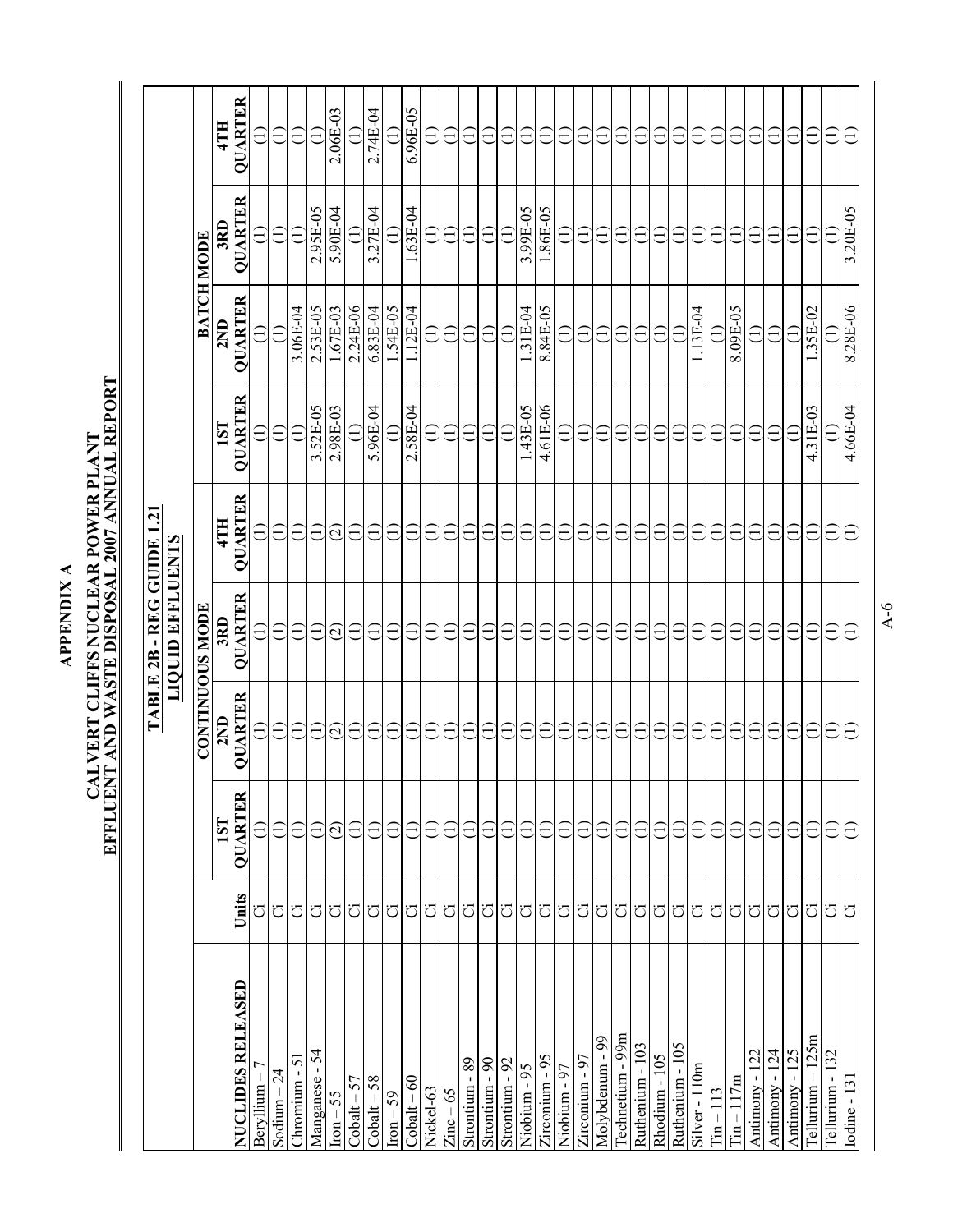CALVERT CLIFFS NUCLEAR POWER PLANT<br>EFFLUENT AND WASTE DISPOSAL 2007 ANNUAL REPORT **CALVERT CLIFFS NUCLEAR POWER PLANT APPENDIX A APPENDIX A** 

**EFFLUENT AND WASTE DISPOSAL 2007 ANNUAL REPORT** 

|                          |       |                               |         | TABLE 2B - REG GUIDE 1.21<br><b>LIQUID EFFLUENTS</b> |         |                |                   |          |                |
|--------------------------|-------|-------------------------------|---------|------------------------------------------------------|---------|----------------|-------------------|----------|----------------|
|                          |       |                               |         | <b>CONTINUOUS MODE</b>                               |         |                | <b>BATCH MODE</b> |          |                |
|                          |       | 1ST                           | 2ND     | 3RD                                                  | 4TH     | 1ST            | 2ND               | 3RD      | 4TH            |
| <b>NUCLIDES RELEASED</b> | Units | <b>OUARTER</b>                | QUARTER | <b>QUARTER</b>                                       | QUARTER | <b>QUARTER</b> | QUARTER           | QUARTER  | <b>QUARTER</b> |
| odine - 132              | ö     | Ξ                             | Ξ       | ∈                                                    | Ξ       | 1.61E-05       |                   | €        |                |
| $odine-133$              | ö     |                               |         |                                                      |         |                |                   | 3.52E-06 |                |
| $Iodine - 135$           | ö     |                               |         |                                                      |         |                |                   |          |                |
| $\epsilon$ sium – 134    | Ö     |                               |         |                                                      |         | 2.29E-04       | 2.35E-05          | 5.32E-05 |                |
| $Cesium - 136$           | ö     |                               |         |                                                      |         |                | Ξ                 | Ξ        |                |
| $C$ esium $-137$         | Ö     |                               |         |                                                      |         | 2.40E-04       | 3.67E-05          | 8.06E-05 |                |
| $Barium - 140$           | ö     |                               | €       |                                                      |         |                |                   |          |                |
| anthanum - 140           | Ö     |                               |         |                                                      |         |                |                   |          |                |
| $Cerium - 144$           | ö     |                               |         | Ξ                                                    | €       |                |                   |          |                |
| Europium - 154           | Ö     |                               |         |                                                      |         |                |                   |          |                |
| Europium - 155           | ö     |                               |         | Ξ                                                    |         |                |                   | Ξ        |                |
| $Tungsten - 187$         | ö     |                               |         | Ξ                                                    |         |                |                   | Ξ        |                |
| <b>Total For Period</b>  | Ö     | $\overleftarrow{\phantom{a}}$ | Ξ       | €                                                    | Ë       | 9.15E-03       | 1.68E-02          | 1.34E-03 | 2.41E-03       |
| Krypton-85               | Ö     |                               |         |                                                      |         | 2.08E-02       | 5.13E-03          |          | 2.47E-03       |
| $Xenon - 131m$           | ö     |                               |         |                                                      |         | 7.93E-03       | 4.58E-04          |          | 8.69E-04       |
| $Xenon - 133$            | Ö     |                               |         |                                                      |         | 3.30E-01       | 6.86E-03          | 4.14E-03 | 3.47E-02       |
| $Xenon - 133m$           | ö     |                               |         |                                                      |         | $7.62E-04$     |                   |          |                |
| $Xenon - 135$            | Ö     |                               |         |                                                      |         | 2.04E-05       |                   |          |                |
| Total For Period         | ö     | Ξ                             | Ξ       | Ξ                                                    | ê       | $3.60E-01$     | 1.24E-02          | 4.14E-03 | 3.81E-02       |
|                          |       |                               |         |                                                      |         |                |                   |          |                |

### NOTES TO TABLE 2B **NOTES TO TABLE 2B**

- (1) Less than minimum detectable activity which meets the LLD requirements of ODCM Surveillance Requirement 4.11.1.1.1. Less than minimum detectable activity which meets the LLD requirements of ODCM Surveillance Requirement 4.11.1.1.1.  $\begin{array}{c} \square \end{array}$
- Continuous mode effluents are not analyzed for Fe-55. (2) Continuous mode effluents are not analyzed for Fe-55.  $\begin{array}{c} \n\odot \n\end{array}$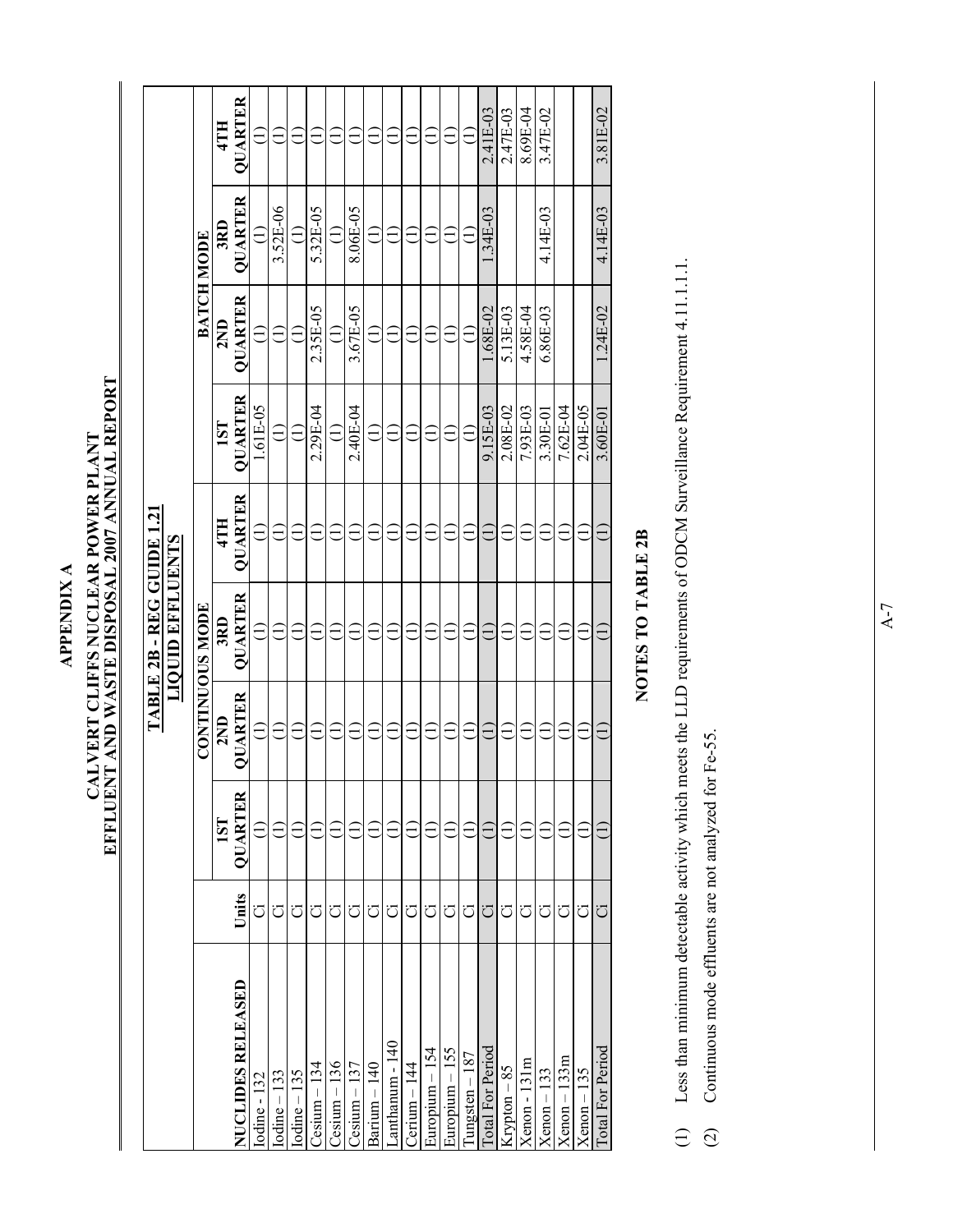### **APPENDIX A**

### **CALVERT CLIFFS NUCLEAR POWER PLANT EFFLUENT AND WASTE DISPOSAL 2007 ANNUAL REPORT**

### **TABLE 3A CALVERT CLIFFS NUCLEAR POWER PLANT EFFLUENT AND WASTE DISPOSAL ANNUAL REPORT 2007**

### **SOLID WASTE AND IRRADIATED FUEL SHIPMENTS A. SOLID WASTE SHIPPED OFFSITE FOR BURIAL OR DISPOSAL (NOT IRRADIATED FUEL)**

| ı.           | <b>Type of Waste</b>            | Units          | <b>12-Month Period</b> | <b>Est. Total Error %</b> |
|--------------|---------------------------------|----------------|------------------------|---------------------------|
| a)           | Spent resins, Filters           | $m^3$          | $1.87E + 01$           | 25%                       |
|              |                                 | Ci             | $7.37E + 02$           |                           |
| $\mathbf{b}$ | Dry compressible waste,         | m <sup>3</sup> | $1.28E + 03$           | 25%                       |
|              | contaminated equipment, etc.    | Сi             | $2.43E + 00$           |                           |
| c)           | Irradiated components, control  | m <sup>3</sup> | 4.54E-04               | 25%                       |
|              | rods, etc.                      | Ci             | $2.46E + 04$           |                           |
| $\mathbf{d}$ | Other (cartridge filters, misc. | m <sup>3</sup> | $4.36E + 01$           | 25%                       |
|              | dry compressible, Oil)          | Ci             | $2.23E + 01$           |                           |

Volume shipped represents waste generated prior to offsite volume reduction.

### **2. Estimate of Major Nuclides** (By Type of Waste - Only nuclides >1 % are reported)

a) Fe-55 8.16E+00% Co-58 1.94E+00% Co-60 3.36E+00% Ni-63 3.44E+01\% Cs-134 2.06E+01% Cs-137 2.92E+01% b)  $H-3$  2.70E+00% Cr-51 7.05E+00% Mn-54 1.68E+00% Fe-55 2.25E+01% Co-58 2.01E+01% Co-60 4.87E+00% Ni-63 1.78E+01\% Zr-95 2.65E+00% Nb-95 4.37E+00% I-131 6.28E+00% Cs-134 3.08E+00% Cs-137 3.98E+00% c) Co-58 1.27E+00% Co-60 3.50E+01% Fe-55  $5.14E+01\%$  Mn-54 4.23E+00% Ni-63 3.64E+00% Sn-119m 2.03E+00% Zr-95 1.86E+00%